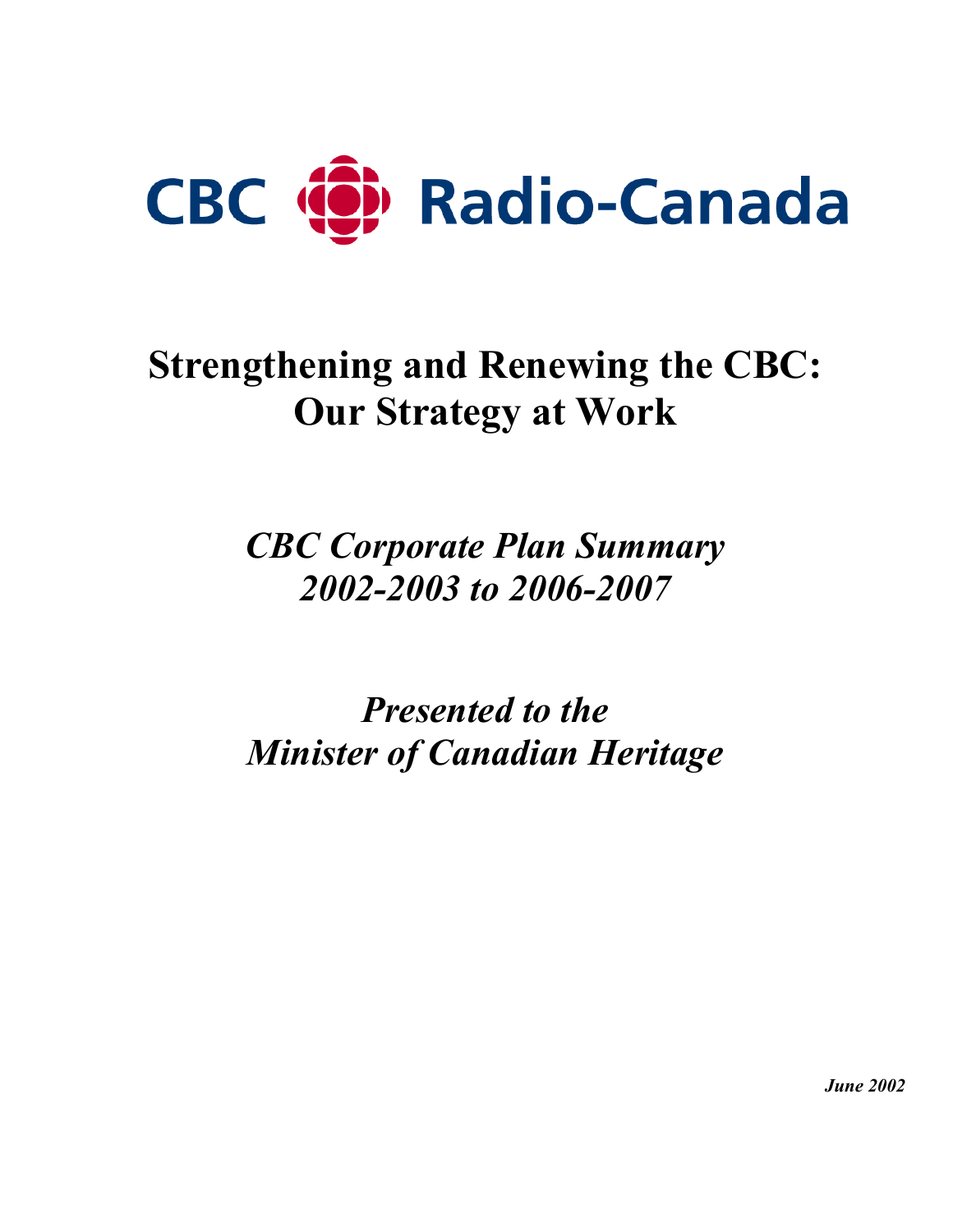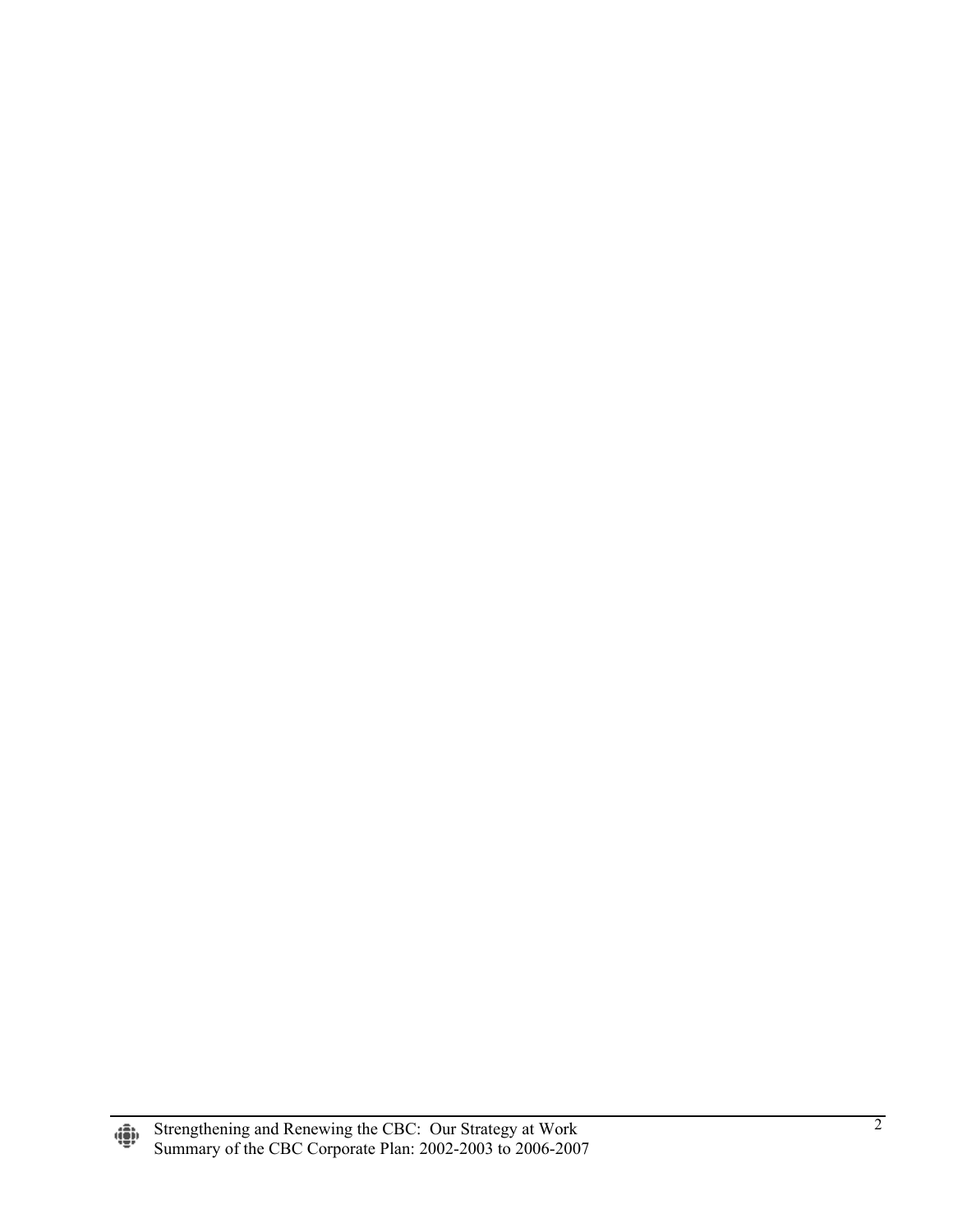## **Table of Contents**

| 1. DEMONSTRATE THAT THE CBC IS A WELL-MANAGED COMPANY          |  |
|----------------------------------------------------------------|--|
|                                                                |  |
| 3. DEMONSTRATE THAT ADEQUATE FUNDING COUPLED WITH EFFICIENCIES |  |
|                                                                |  |
| 5. ENHANCE CBC'S ABILITY TO FULFIL ITS MANDATE THROUGH         |  |
| 6. REINFORCE THE CAPACITY OF THE CBC TO WORK AS ONE            |  |
|                                                                |  |
|                                                                |  |
|                                                                |  |

## **APPENDIX**

FINANCIAL OVERVIEW

- ◆ Operating Overview
- ◆ Borrowing Plan
- ♦ Working Capital
- ♦ Capital

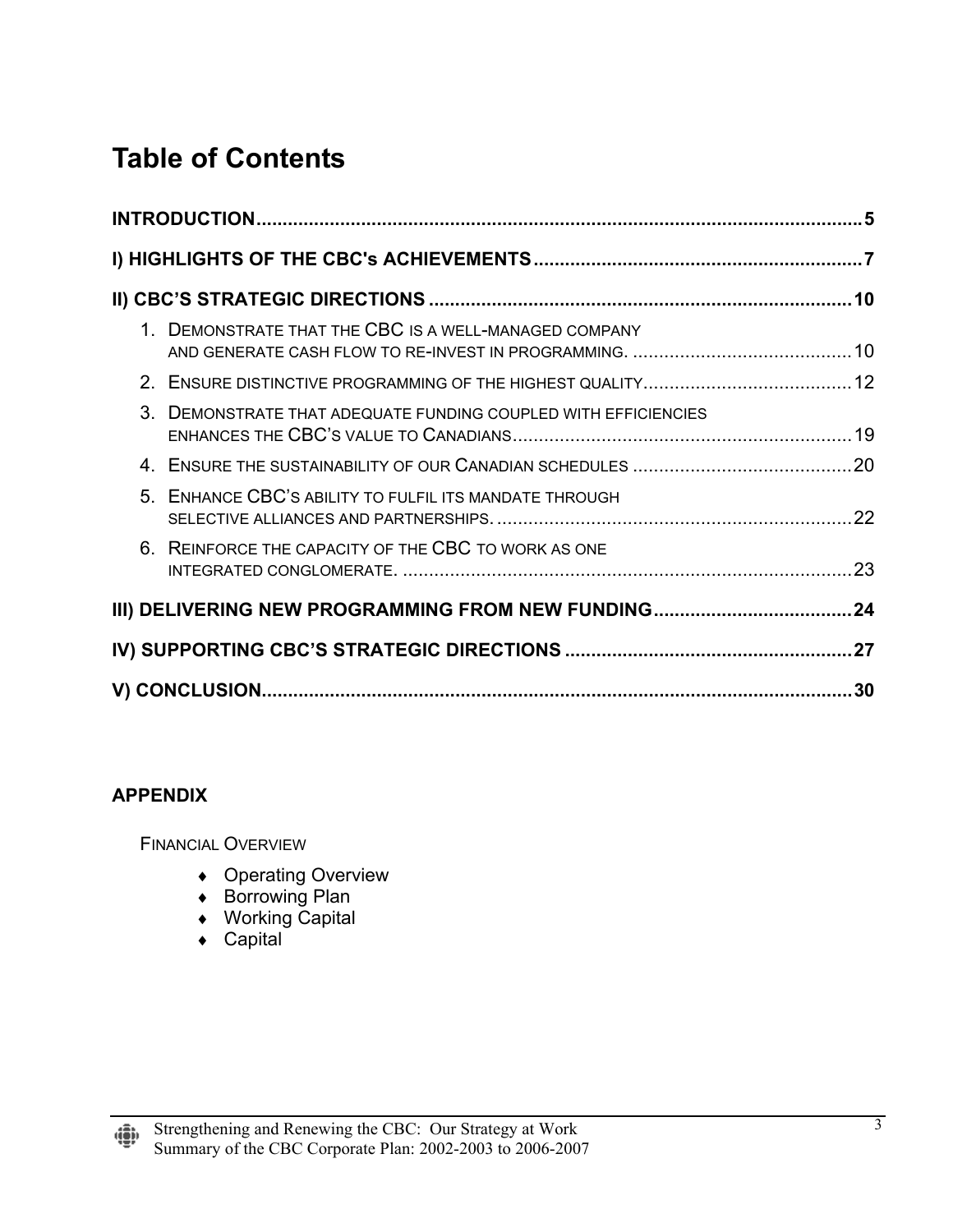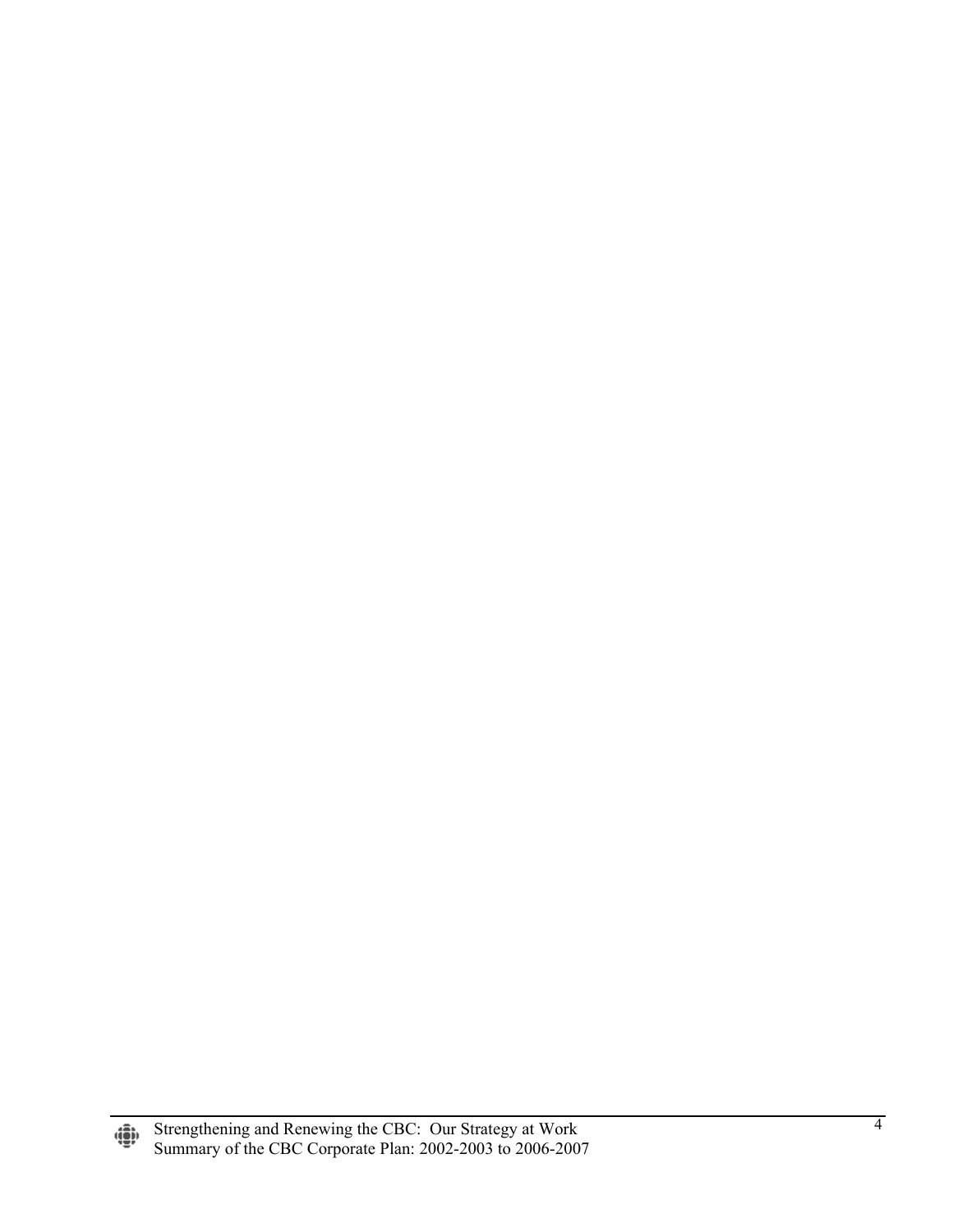## **Introduction**

The environment facing media industries in Canada and around the world has changed significantly. In Canada, the broadcasting industry is evolving in order to remain a key infrastructure support to cultural integrity and Canadian identity.

The CBC has established a clear strategic course to fulfil its role in the Canadian broadcasting system -- a role that has increased in importance in a globalised environment. We have embarked on a transformation and a major renewal of our programming services. We have recognised that to meet our mandate we must be distinctive, providing high-quality Canadian programming that is relevant to the needs and expectations of the public.

The CBC has also recognised that to achieve its strategic directions, it must operate as an efficiently managed business -- a business that is dedicated to the public and to the public interest. That is why our strategic directions are underwritten by a drive to generate the resources required to invest in programming. Our program of achieving greater efficiencies in our business operations, coupled with the leveraging of our non-core business assets, is beginning to reap significant financial rewards, and the positive impact on our programming is already evident. The strategy is working.

The CBC's ability to meet its mandate is also highly dependent upon the resources it can muster from a variety of sources: Parliamentary appropriations, advertising revenue, and funding instruments like the Canadian Television Fund.

Government has also begun to re-invest in the CBC and has provided one-time funding of \$60 million in 2001-2002. These new resources are being wholly invested in programming to deliver greater value to Canadians. In the recent December 2001 Federal Budget, the Government also announced the provision of an additional one-time \$60 million for the CBC in 2002-2003. There is no doubt that this additional funding will provide a significant boost to Canada's national public broadcaster in providing Canadians with more distinctive programming.

The CBC Corporate plan discusses all of these important issues and also identifies the significant challenges that still lie ahead for the CBC.

To serve the public appropriately, the CBC must receive adequate multi-year Parliamentary appropriations to support its core operations and programming mandate.

The CBC's mandate is clear and we have a plan to meet these challenges. With the efficiencies the Corporation generates and the renewed Government commitment to public broadcasting, CBC can maintain a clear and unique identity distinct from all other broadcasters and content providers for the benefit of all Canadians.

Robert Rabinovitch **President and CEO** 

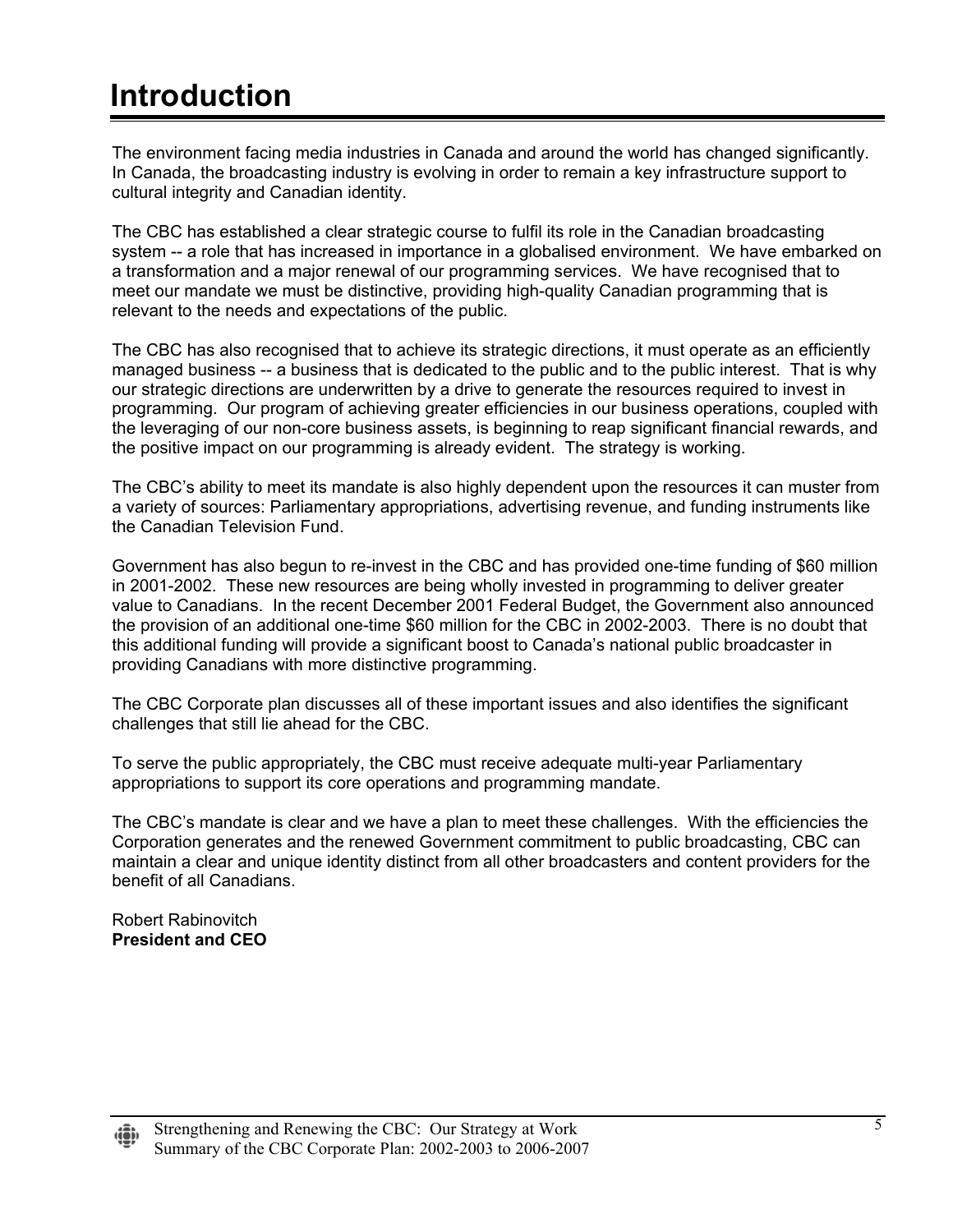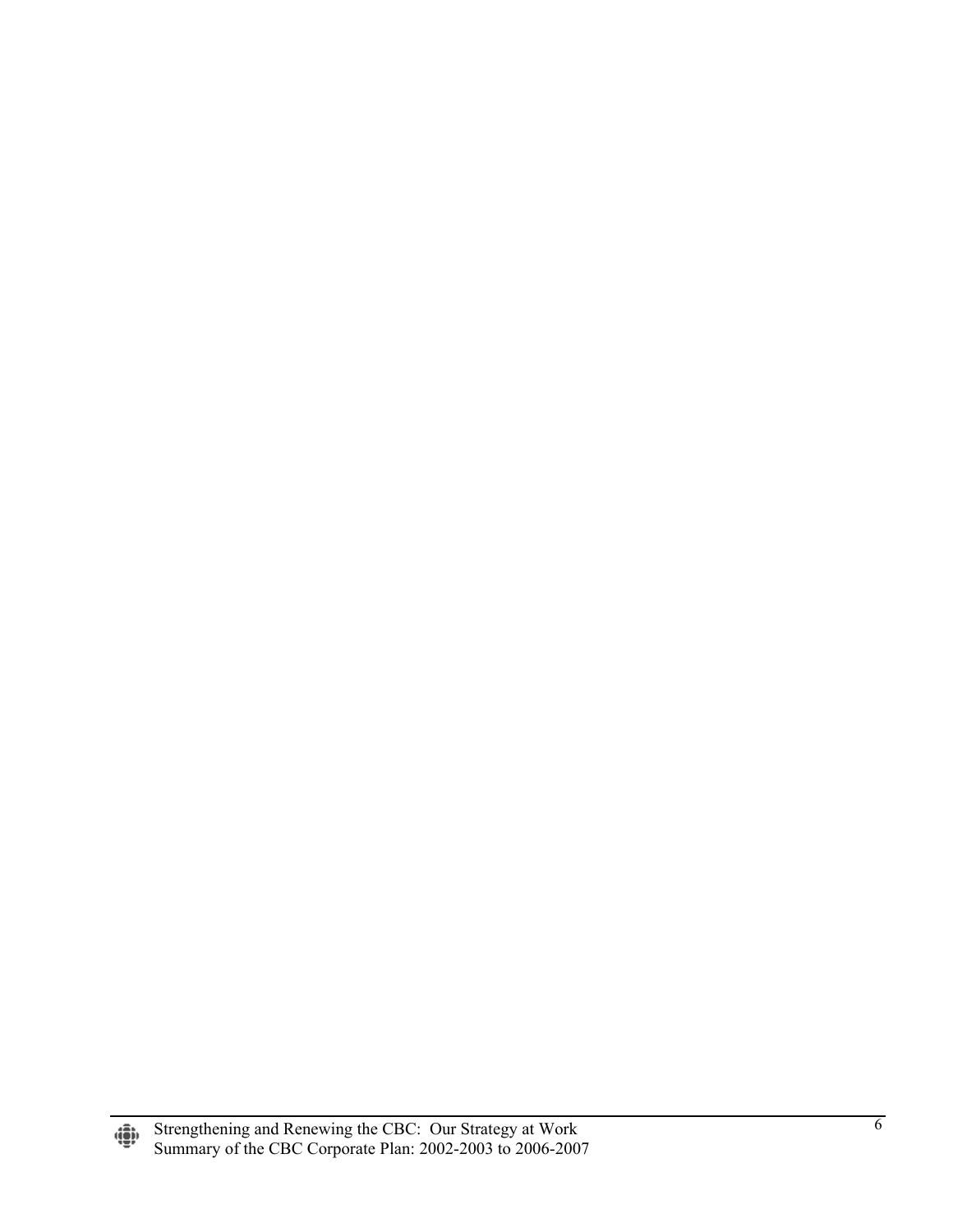## **I) Highlights of the CBC's Achievements**

In 2001-2002, the CBC embraced new strategic directions and a series of initiatives to generate cashflow to re-invest in programming.

Our program of achieving greater efficiencies in our business operations, coupled with the leveraging of our non-core business assets, is beginning to reap significant financial rewards, and the positive impact on our programming is already evident. The strategy is working.

### *Generating Cash Flow to Re-Invest in Programming*

- In the latter part of 2000, the CBC created a Real Estate Division. The Real Estate Division has identified CBC properties across the country including those in Montreal, Regina and Toronto, where millions of dollars have been either generated or saved through innovative solutions.
- In order to manage its transmission assets in the most efficient manner possible, and to maintain the greatest flexibility for possible future disposition of these assets, the CBC is establishing a separate Transmission Asset Division within the Corporation. The Division is charged with enhancing revenue generation from the transmission assets through the development of new businesses.
- The CBC has established a centralised fleet management system in order to achieve the greatest possible efficiencies in its fleet operations.

## *Ensuring Distinctive Programming*

We have successfully launched a major transformation project for English Television with the goal of enhancing the public service broadcaster values of the service. In addition, we have initiated the renewal of the prime-time schedule of French Television, and our English and French Radio services have implemented several major initiatives with great success.

#### *Canada: A People's History / Le Canada : Une histoire populaire*

- The bilingual epic television series *Canada: A People's History / Le Canada : Une histoire populaire* provided an outstanding example of the contribution public service broadcasting can make to national awareness in Canada.
- During its first season alone, close to 15 million Canadians have tuned in to explore the series and relive their history. Canadians continue to explore the series and their history through CBC websites and discussion forums, radio forums, books, educational videos and teaching guides.

### **In CBC English Television:**

- Despite the severe audience fragmentation that has occurred in the marketplace in recent years, English Television's share of the television audience has increased for the first time in many years.
- Our peak time Canadian content level is 90 per cent.
- The fall 2000 schedule added 750 hours per year of children's programming -- a 33 per cent increase. Out of the total 30 hours per week of children's programming provided by English Television, nearly 20 hours, or 66 per cent, are Canadian.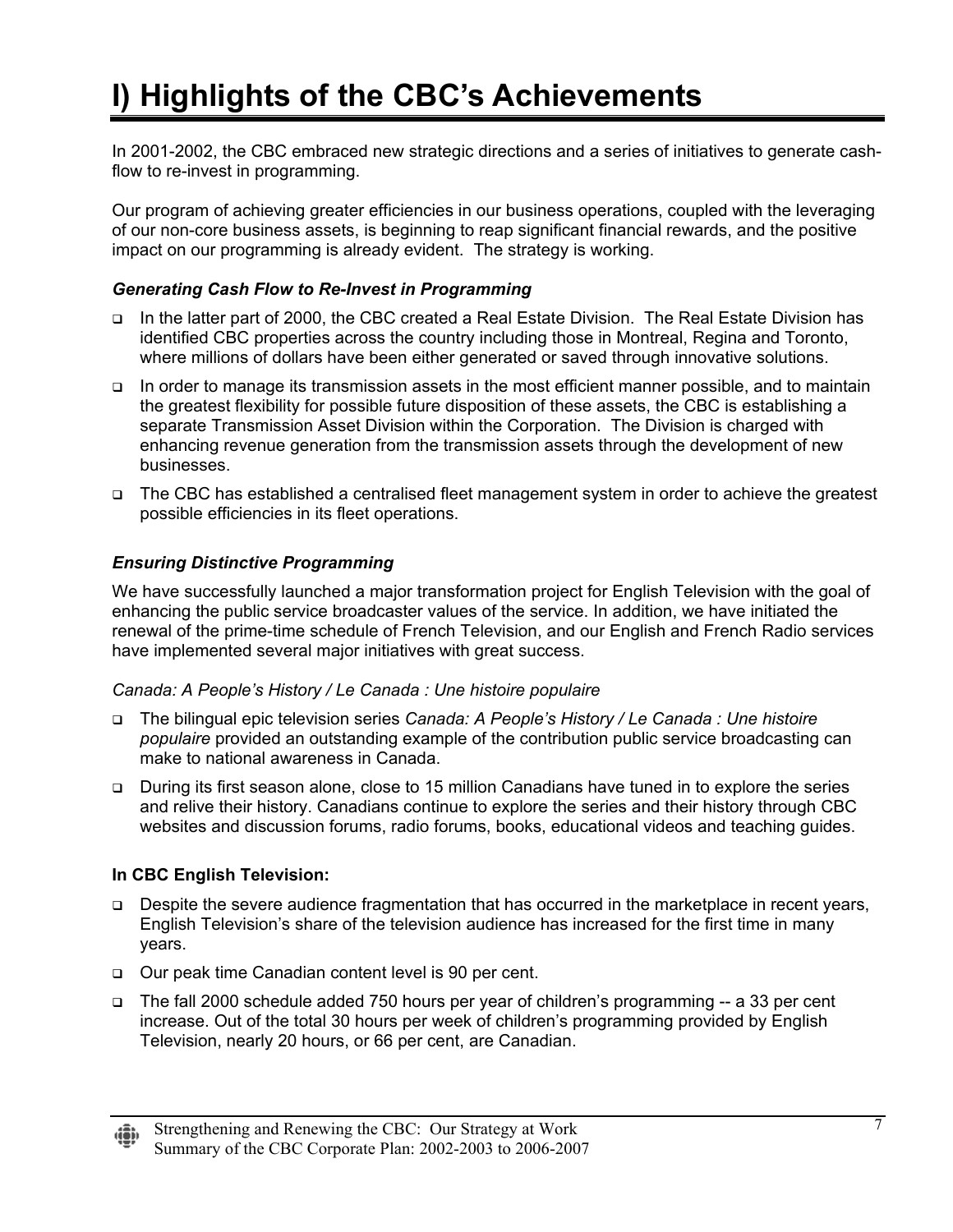- Commercials have been cut by 50 per cent during the 6-7:00 p.m. and 10-11:00 p.m. news programs, and eliminated on Thursdays between 8 and 10 p.m. in our *Opening Night* arts programming showcase.
- Arts programming was expanded in February 2001 with the addition of a two hour, commercialfree program block on Thursday nights.
- Rebalancing our professional sports programming is an important step in providing more consistent scheduling of our programming. Amateur sports now account for 51 per cent of all sports programming.

#### **In CBC French Television:**

- French Television has initiated a thorough revamping of its program schedule. This exercise, which began in 2000-2001, will be spread over three years, until 2002-2003, and will result in the replacement of nearly 90 per cent of drama programs during prime-time.
- French Television introduced seven new Canadian drama series in 2000-2001 and six new drama series in 2001-2002.
- French Television and RDI news services were consolidated and relocated in fall 2001 in the Centre de l'information, a new state-of-the-art digital complex to better serve our audiences.
- Major progress has been made in the area of cross-cultural programming in the past three years. Several joint projects have been developed by and for both Television networks.
- French Television contributed a total of 308 hours of regional production for the network.

#### **In Radio Services**:

- In 2000-2001, our Radio services continued to diversify their content and increased their regional presence, while consolidating their existing services.
- Our radio services have significantly improved their audience performance and reached new heights in fall 2001.
- In January 2000, Radio Three was launched as an Internet-delivered programming and New Media stream, specially made for young Canadians.
- □ French Radio is strengthening its regional presence by extending La Chaîne culturelle to Winnipeg and an extension to Vancouver is being pursued. An accelerated coverage expansion plan for La Chaîne culturelle includes more than 18 locations throughout Canada, 12 of which are outside of the Province of Quebec.
- *Bandeapart.fm*, Radio Three's counterpart in the French market, continues to expand and open up new international partnerships with increased exchanges, features and links to various other websites.

#### **In New Media:**

 CBC New Media initiatives continue to be extremely successful. The number of page views for *cbc.ca* and *radio-canada.ca* have grown at a significant rate. Our sites are also deemed "most credible" Canadian news sites.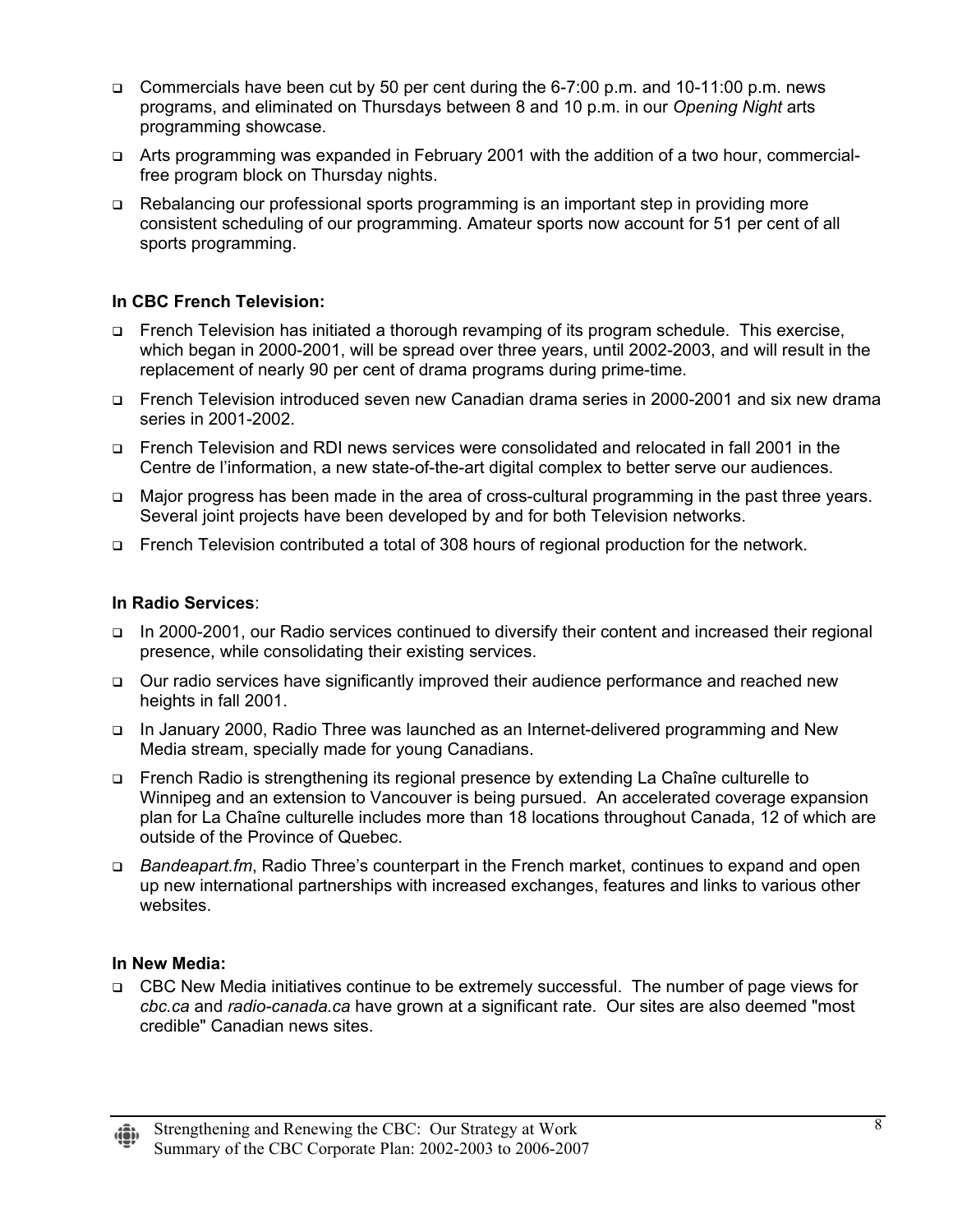#### *Partnerships and Synergies*

- □ To enhance our ability to fulfil our mandate, the CBC has developed several strategic partnerships and alliances over the years.
- In September 2001, the CBC announced the launch of three specialty services in which the Corporation has an ownership interest: *The Documentary Channel, Country Canada* and *ARTV*. These specialty services were created in partnership with key industry players and other important organisations to provide Canadian viewers with a new experience in television programming.

All of these strategic initiatives are permitting the CBC to fulfill its mandate and deliver more distinctive, high-quality programming to Canadians. These initiatives are described in more detail below.

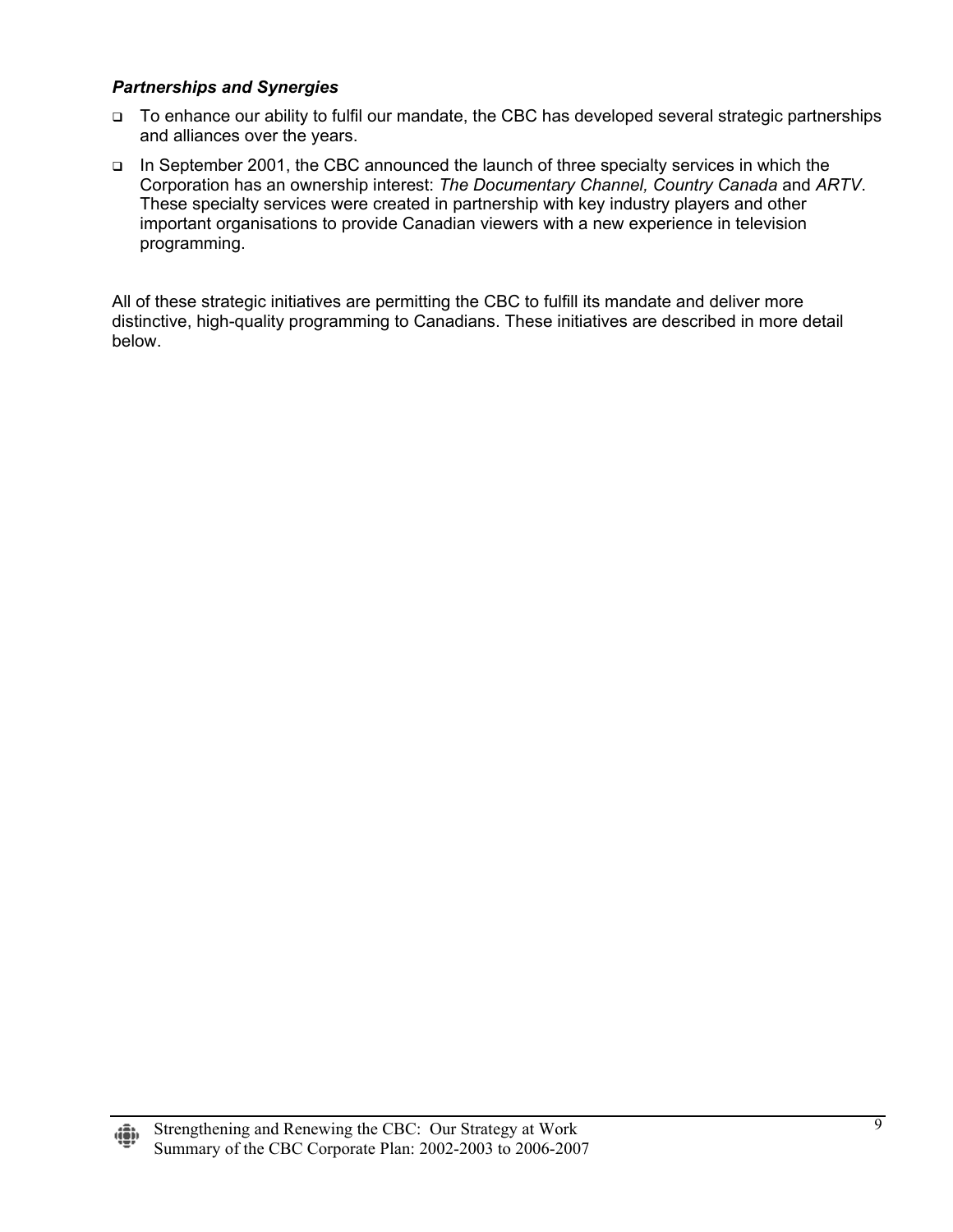## **II) CBC's Strategic Directions**

In 2001-2002, the CBC embraced new strategic directions. Key to our new strategy is the necessity to re-invest in programming to ensure distinctive, high-quality Canadian programming. To help generate additional resources for programming, the Corporation undertook a series of initiatives to leverage its assets and improve internal efficiencies. So far, as discussed below, we are proud to report that significant progress has been made in these endeavours.

## 1. **Demonstrate that the CBC is a well-managed company, and generate cash flow to re-invest in programming**

Leveraging its assets to support core programming is key to the CBC's overall strategy. The Corporation has implemented several new leveraging initiatives to support its core programming.

## **Real Estate Division**

The Corporation currently has a five million square feet real estate portfolio of which 95 per cent is owned. Given the magnitude and importance of the portfolio, a complete review of building usage and cost was undertaken by the CBC.

Following this review, and in order to maximise its revenues and reduce its real estate related capital and operating expenses, the Corporation created a stand-alone Real Estate Division in the latter part of 2000. This Division was established to identify and sell or lease any CBC surplus space, to act as landlord for all CBC space, and to implement ongoing benchmarking of industry best practices.

Although it is still early, the results of these initiatives are very impressive. The Real Estate Division has identified CBC properties across the country, including those in Montreal, Regina and Toronto, where millions of dollars have been either generated or saved.

## **Transmission Asset Division**

Overall, the Corporation owns or leases 962 transmission sites, 657 transmission towers and 2,471 transmitters, many of which are located in remote areas.

In order to manage these assets in the most efficient manner possible and to maintain the greatest flexibility for potential future disposition of these assets, the CBC is establishing a separate Transmission Asset Division within the Corporation.

This Division is being given maximum operational flexibility in order to assume responsibility for all transmission issues within the Corporation including transmission asset management, the management and negotiation of service agreements, and the structural organisation of the business unit. The Division is also being charged with enhancing revenue generation from the transmission assets.

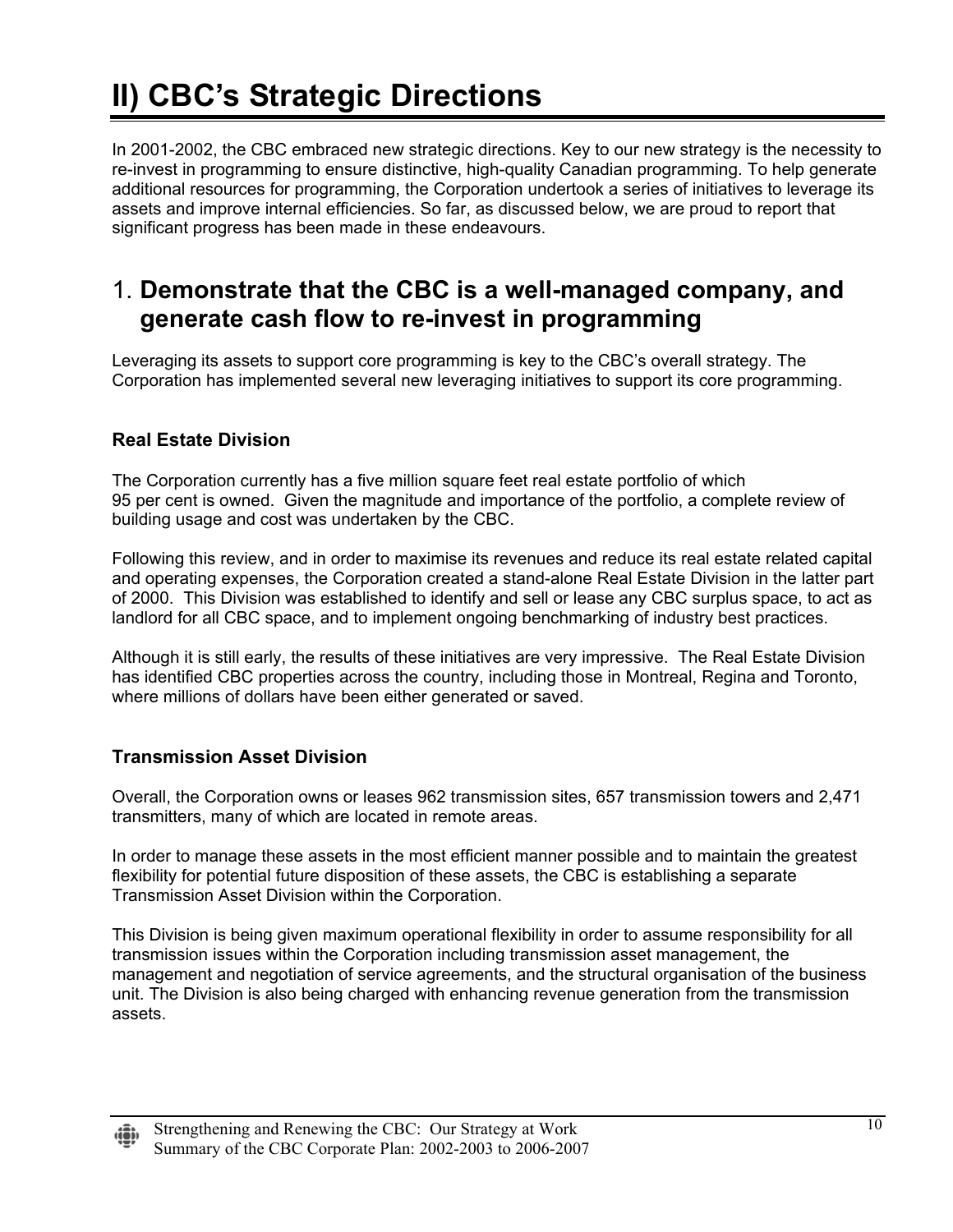## **The New** *Centre de l'information* **at La Maison de Radio-Canada**

To maintain our leadership role in the journalistic world and to ensure greater responsiveness in this area of our programming in a digital universe, our existing facilities in Montreal needed to be upgraded with more modern equipment. To that end, CBC French Television created in 2000-2001 the new Centre de l'information in Montreal.

The Centre de l'information includes a modern, fully digital 59,000 square foot complex with newsrooms for the main channel and RDI, grouped around a central multi-purpose stage. All management of the journalistic centre has been centralised in this new complex to optimize synergies. The Centre de l'information plays an important role in the CBC's overall content management strategy.

## **Affiliate Agreements**

Our Television affiliates in the English and French-language markets make a significant contribution to helping the CBC reach Canadians. Combined, they deliver approximately 14 per cent and 21 per cent respectively of our English and French Television network viewing hours. Payments to affiliated stations are considerable, amounting to more than \$12 million annually. It is therefore important for the Corporation to ensure that we maximise the benefits drawn from those affiliate agreements.

So far, through its affiliate agreements, the CBC was able to enhance its reach and reflection in the regions. However, as typical affiliate agreements guarantee the broadcast of only 30% of the network hours, such a goal remains at risk.

To ensure the greatest possible access to its programming, the CBC is determined to review all of its affiliate arrangements and their related financial models.

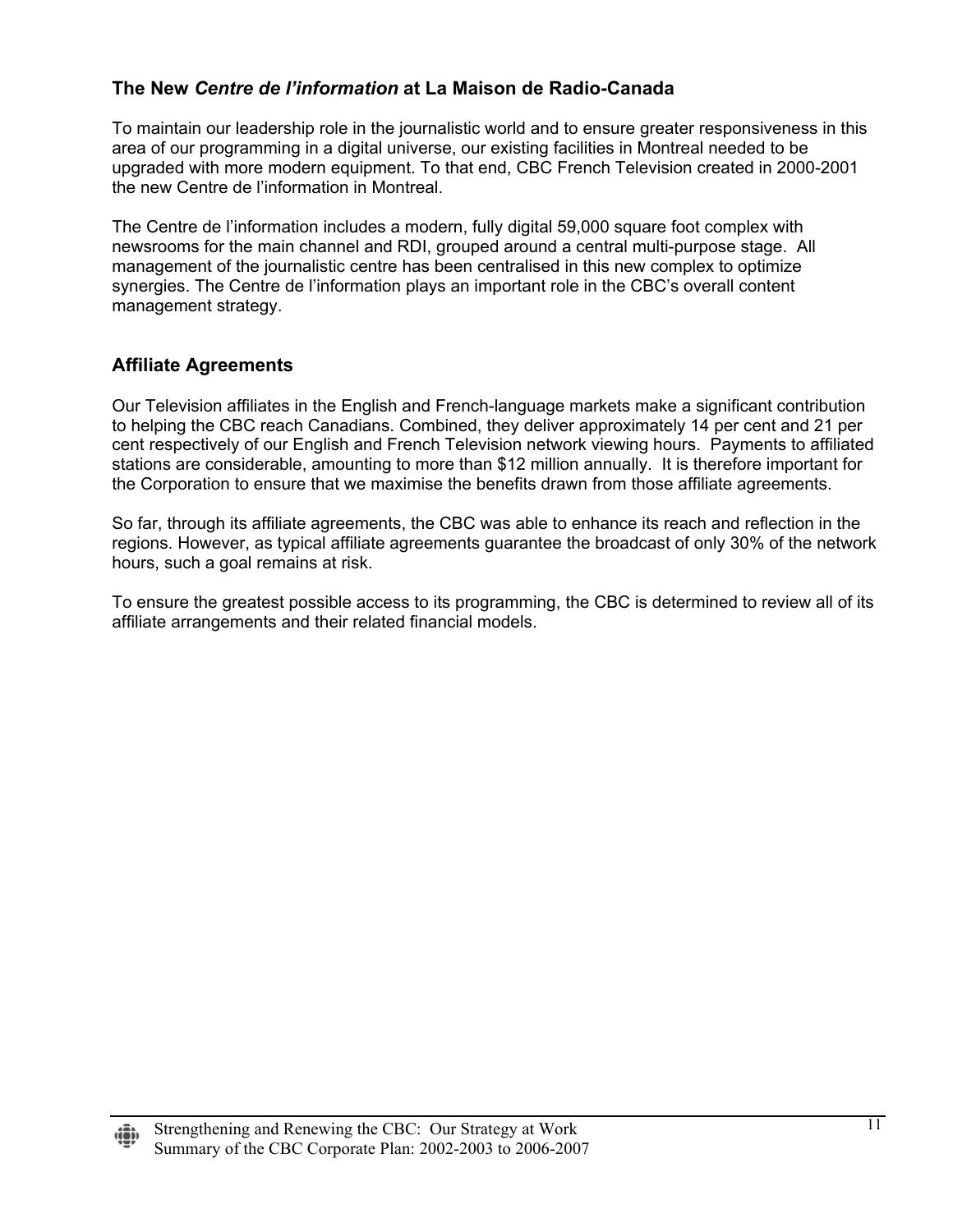## 2. **Ensure distinctive programming of the highest quality**

The CBC remains strongly committed to providing distinctive high-quality programming to Canadians.

All Canadians own the CBC and every Canadian has the right to find programming of interest on our services. Our distinct Radio operations provide a full range of programming genres. Our Television services include news and public affairs, sports, drama, variety, children's programming and comedy.

In recent years, competitive forces and fixed funding have forced CBC to find new ways to protect and enhance its ability to provide distinctive Canadian programming.

## **English Television Transformation**

The English Television Transformation Project is probably the most significant initiative ever undertaken to strengthen the distinctive role of the CBC.

Introduced in Autumn 2000 and completed in Winter 2002, the Transformation Project changed the face of CBC English Television.

The Project started with a complete redesign of regional and local news programs aiming at providing enhanced reflection of all parts of the country in the national network service. Simply said, we literally redefined the manner in which national and regional news programming is broadcast. The net result is a better programming balance, greater fiscal responsibility and greater priority to the reflection of the regions in the network service.

The integration of Local and Network News and Newsworld operations on a location-by-location basis was the first major step in the transformation and has allowed us to reduce costs and to consistently cross-expose key CBC reporters across all video media. The half-hour national CBC News: Canada Now from Vancouver coupled with half-hour local News programs now offer maximum integration between local and national content and personnel, with heavy emphasis on regional stories.

New programming initiatives and formats were also a key element of the Transformation Project.

Children's programs have been enriched and their importance significantly increased in the overall schedule. More than 750 hours per year have been added since Fall 2000 – a 33 per cent increase.

Arts programming was expanded in February 2001 with the addition of Opening Night, a two-hour, commercial-free block on Thursday nights.

In February 2001, The National was revitalised with a fully integrated format and a 50 per cent reduction in commercials.

Efforts are paying off. For the first time in years, and despite the severe audience fragmentation occurring in the marketplace, English Television's audience share has increased.

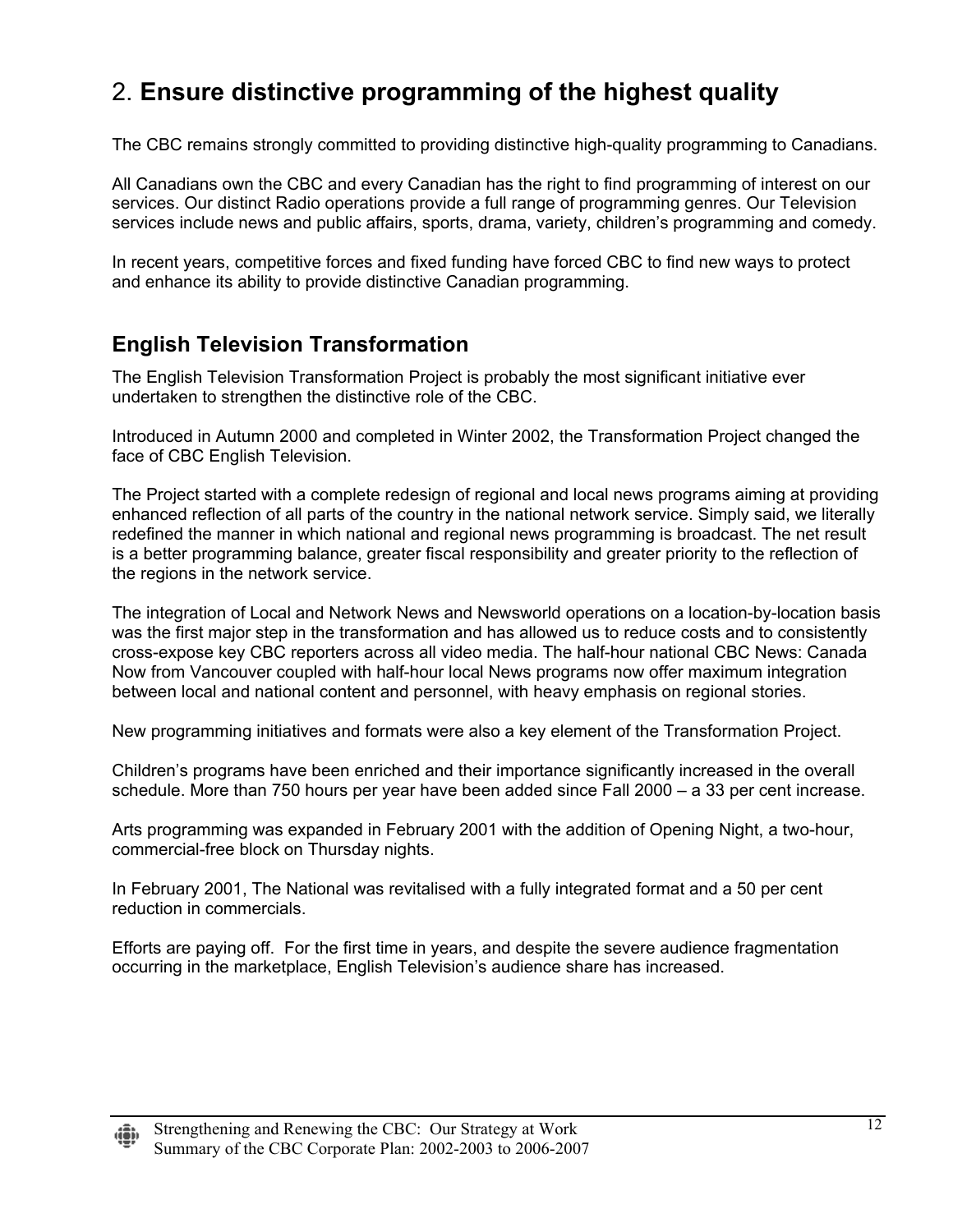



With a unique themed prime-time schedule, introduced in October 2001, CBC English Television clearly differentiates itself in a crowded marketplace. This new approach is improving predictability of programming for viewers while building on the strengths of English Television.

| <b>Sunday</b>                                | <b>Monday</b>      | <b>Tuesday</b> | Wednesday                                                         | <b>Thursday</b>                | <b>Friday</b>                                    | <b>Saturday</b>                                       |
|----------------------------------------------|--------------------|----------------|-------------------------------------------------------------------|--------------------------------|--------------------------------------------------|-------------------------------------------------------|
| Drama and                                    | <b>High Impact</b> |                | <b>Information</b><br>Programming                                 | Performing<br><b>Arts</b>      | <b>Comedy</b>                                    | <b>Sports</b>                                         |
| Series, Movies, and<br><b>Major Specials</b> |                    |                | Documentary,<br><b>Investigative and</b><br><b>Regular Series</b> | <b>Opening</b><br><b>Night</b> | <b>Regular</b><br><b>Comedy</b><br><b>Series</b> | <b>Hockey &amp;</b><br><b>Summer</b><br><b>Sports</b> |

The new schedule provides more documentaries. Current Affairs programs have been revitalised with a new weekly program line-up and have been reorganised to exploit the new integrated news structure. High-profile dramatic mini-series and specials are featured on Sunday and Monday nights. New programs have allowed CBC English Television to feature experimental programming and talent development.

For 2002-2003, English Television has also set a number of challenging key goals:

## **Improve Regional and Cross-cultural Reflection**

- The decentralisation of production through programs such as *Disclosure* and *Zed* will allow us to improve regional and cross-cultural reflection.
- Specific internal programs will be implemented to increase the sensitivity to regional portrayal.
- Several cross-cultural projects will be developed jointly with French Television.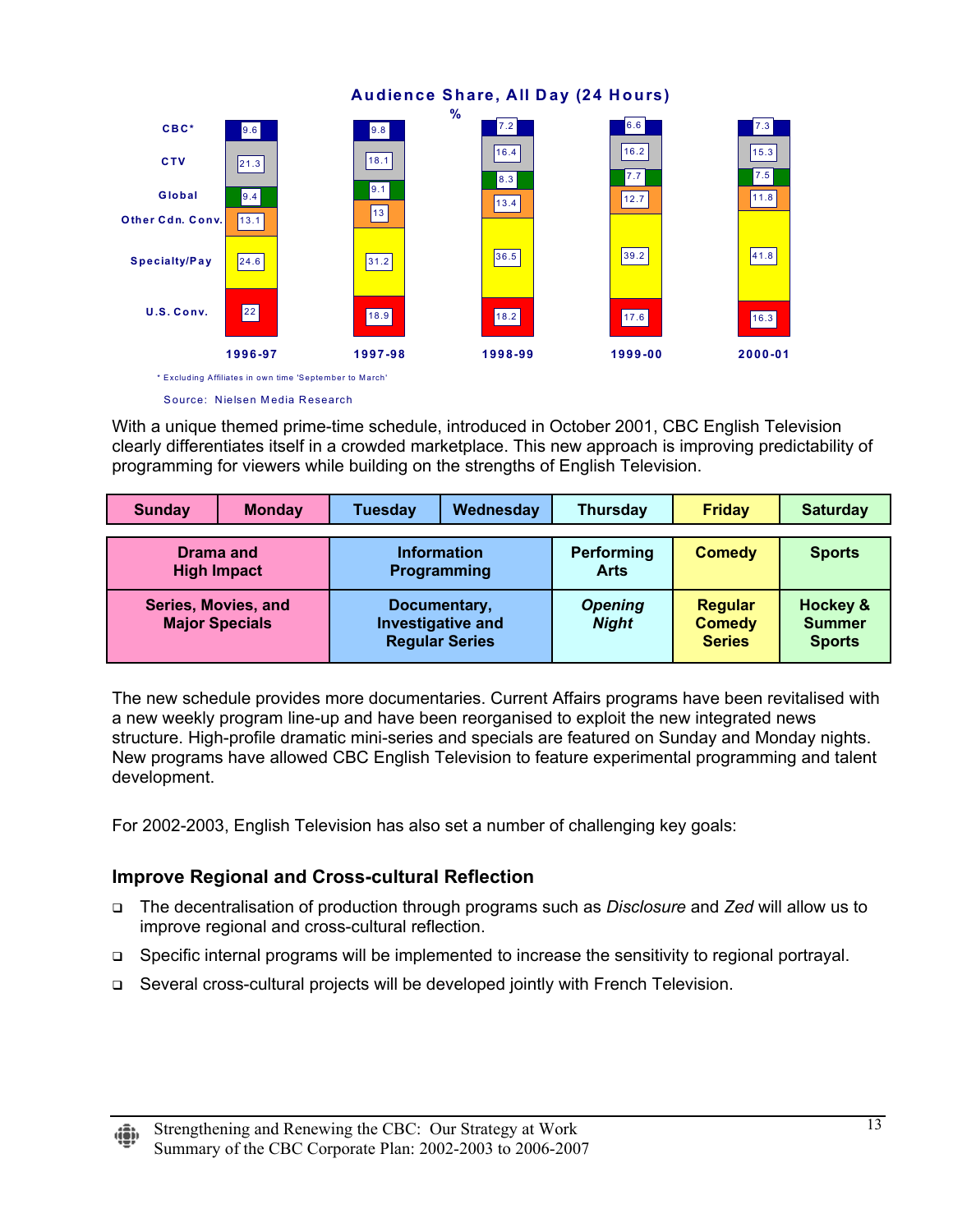## **Rebalance Professional Sports**

- Rebalancing professional sports programming to provide more consistent scheduling of our programming.
- $\Box$  Achieve less schedule disruption during the hockey play-offs.

## **Diversify Commercial Revenue and Reduce Clutter**

Improve the distinctiveness of our services through reductions in commercial advertising.

## **Complete Brand and Reputation Management**

Complete the re-branding of English Television with the new identification, "CBC Canada's Own."

Several internal initiatives will also be implemented to review the creativity and management of our workforce.

These important action plans will take the transformation of CBC English Television one step further and provide true benefit to Canadians.

## **The Renewal of French Television**

In order to meet the demands of the ever-more competitive broadcasting environment and to ensure distinctive programming of the highest quality, CBC French Television has undertaken a thorough revamping of its program schedule. This three-year exercise will be completed in 2002-2003 and will result in the replacement of close to 90 per cent of drama programs during prime-time.

The renewal of French Television also depends on the development of new talent, increased regional reflection, more programming for children, increased educational and entertainment content, and increased cross-media projects. Added to these initiatives are revamped noon-hour newscasts and the opening of the Centre de l'information at La Maison de Radio-Canada.

## **New Dramas and a Two Seasons Schedule**

In 2000-2001, French Television introduced seven new Canadian drama series. In 2001-2002, the renewal effort translated into the addition of six new drama series: *La Rivière-des-Jérémie, Les Super Mamies, L'Or, Asbestos, Music Hall* and *Le Dernier Chapitre*. In all, in 2001-2002, over \$10.1 million has been invested in enriching French Television's programming.

In 2002-2003 French Television will introduce a two season schedule – i.e. a regular season schedule extended to mid-May, followed by a summer schedule running from mid-May to late August.

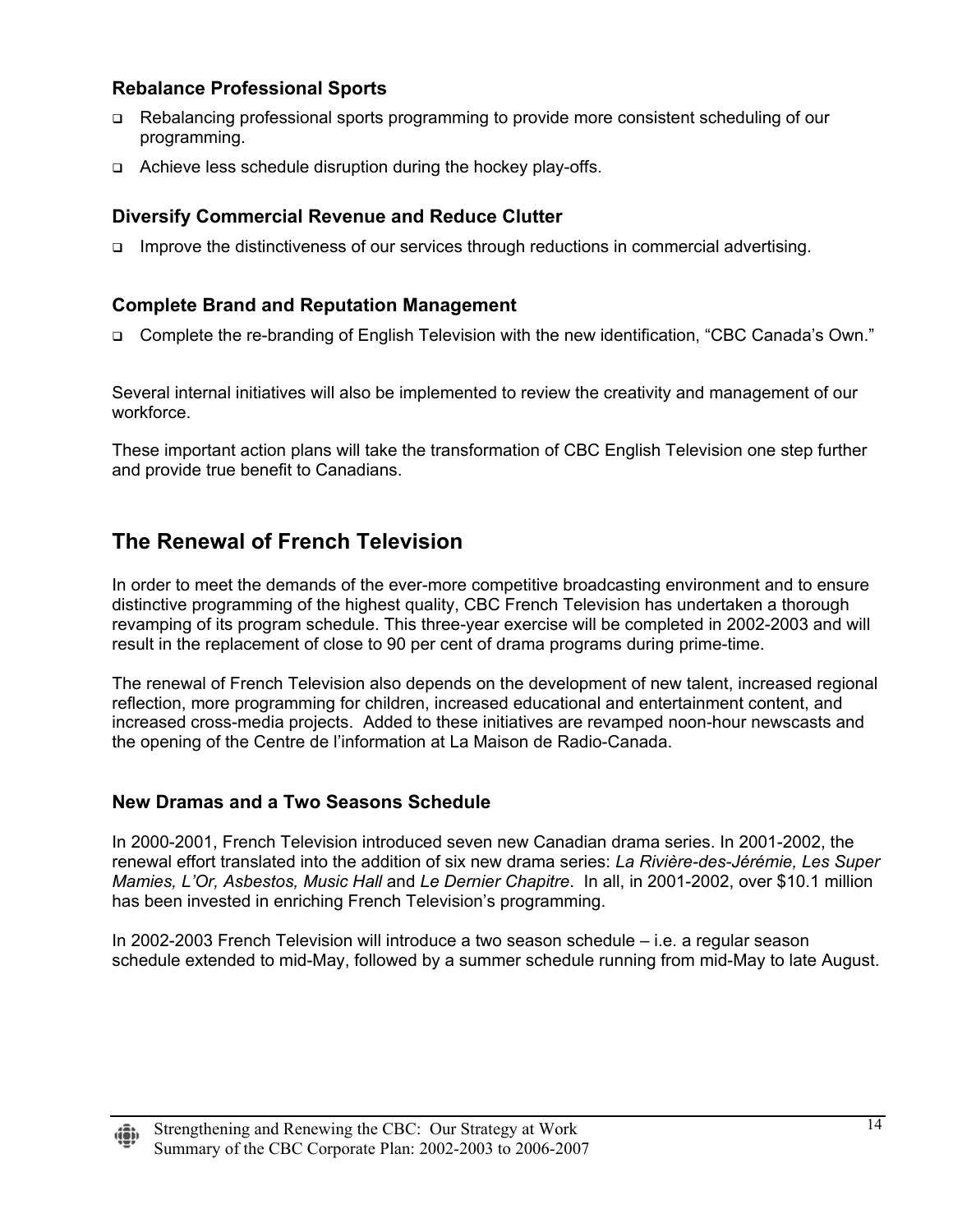## **Refreshing New Talent**

Significant efforts in the area of talent development have been combined to enrich the range and quality of French programming. Several new actors and authors were introduced over the last two seasons.

The multi-party cooperation agreement with the Fédération culturelle canadienne-française (FCCF), which represents Francophone arts and culture agencies outside Quebec has been renewed for another five years in March 2002.

## **More Educational Programming, More for Children and More Entertainment**

The annual weekly average of French youth programs on Radio-Canada came to 24 hours in 2000- 2001, or four hours more per week than the previous year with, notably, a half-hour addition to weekday morning programming. The Youth department also created more space for drama series in launching *Ayoye!*, a new daily program for children eight to 14 years old.

*Bric-à-Brac*, presenting the weekday morning programs, was added to the schedule in November 2001, along with *Bouledogue Bazar*, *Les Chatouilles* and *0340*.

### **Increased Regional Presence**

French Television will continue to emphasise regional presence and reflection:

- The annual weekly average of programs produced outside Montreal rose to six hours in 2001- 2002, with a rich and varied offering and several specials demonstrating the cultural vitality of the regions.
- In addition to increasing financial support, various initiatives are aimed at supporting producers in their project development efforts and their search for funding.

### **Remain a Leader with Respect to Journalistic Standards**

With a team of veteran correspondents, French Television has completely revamped its noon-hour newscasts. A daily half-hour has been added to the weekday lunchtime newscast, *L'Heure du midi,* as well as another half-hour of local programming for the program produced in Atlantic Provinces, entitled *L'Atlantique aujourd'hui*.

To improve its coverage of events and news analysis, French Television and RDI news services were consolidated and relocated in fall 2001 in the Centre de l'information, the new state-of-the-art digital complex.

## **Cross-cultural Programming**

Major progress has been made in the area of cross-cultural programming. Several joint projects have been developed by and for both Television networks. All French Television program areas currently have production projects under way with English Television.

French Television's programming plans for 2002 to 2005 provide for a set of activities designed to promote creativity and innovation, particularly in priority programming areas such as Drama, Youth and Culture, and in programs showcasing the regions.

Concrete action plans aim to modernise the proprietary production house, notably the Centre des dramatiques and the post-production unit.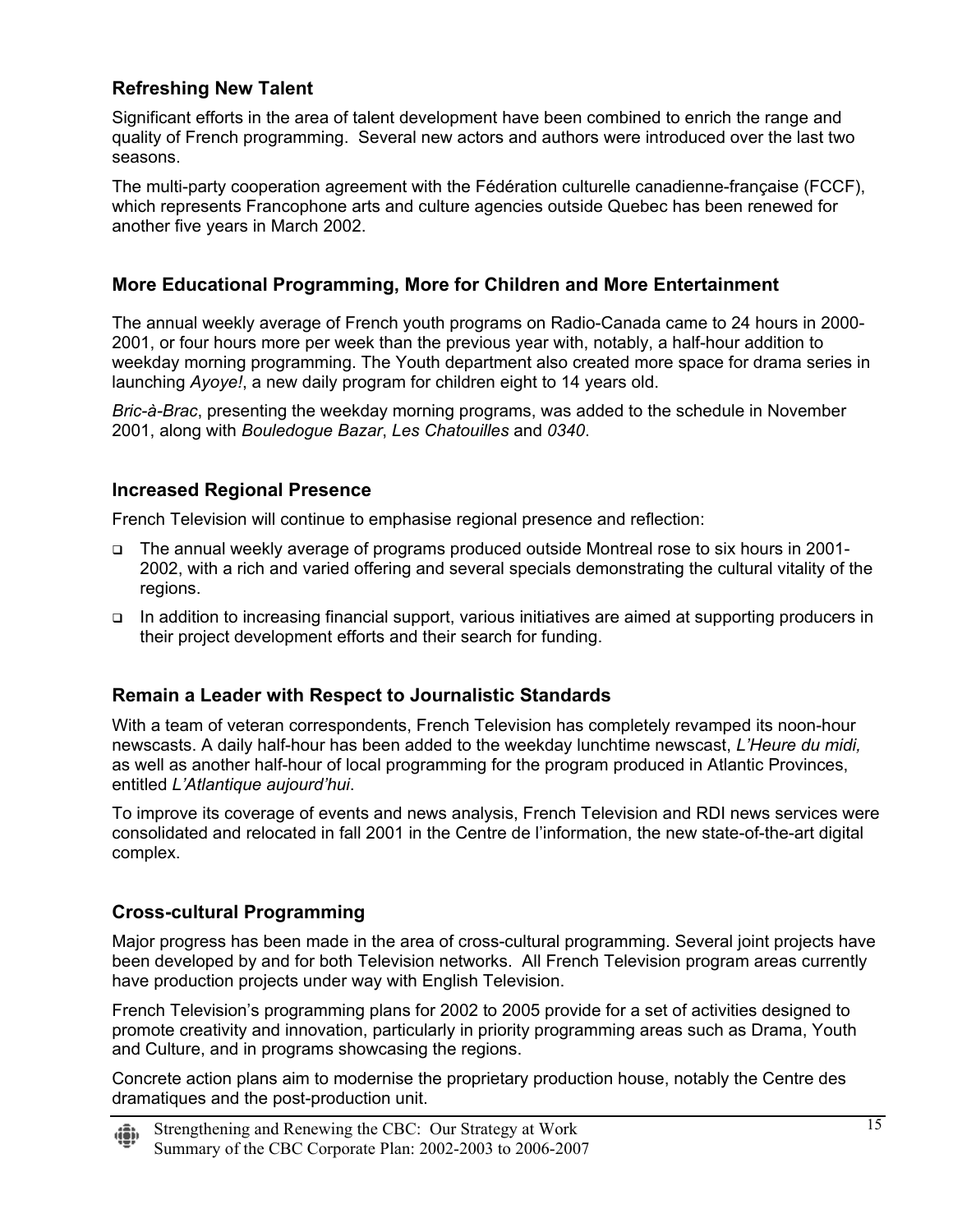## **Radio's Continuing Success**

In 2000-2001, our Radio services continued to diversify their content and increase their regional presence while significantly consolidating their existing services.

Over the term of its Plan, the CBC intends to make its Radio available to and enjoyed by more Canadians. We also intend to maintain and enhance our programming quality.

This year, we are particularly proud to note that three out of our four main Radio services have significantly improved their audience performance.

In the fall of 2001, listening shares for three of the four Corporation's Radio services have reached new heights. This is particularly significant given the increased competition that has emerged in these markets during the same period as a result of the strengthening of private radio through ownership consolidations.



We are equally proud of the hundreds of awards obtained at home and abroad by each of our Radio services, such as:

- English Radio garnered some 60 national and international awards. Among the most significant were two Gabriel Awards, seven New York Festivals awards and the Deutsche Welle Music Award.
- Radio One earned a Prix Italia in the best cultural radio documentary category, for *The Change in Farming*. In addition, it won 15 awards from the Radio Television News Directors Association.
- In 2001, CBC French Radio won two of the prestigious *Opus* Awards for *Espace du Son* and *La*  collection Chaîne culturelle - classical music category and 1<sup>st</sup>, 2<sup>nd</sup> and 3<sup>rd</sup> Awards in Leisure Journalism for *Macadam Tribus*, *Les Jeux sont faits* and *275 Allô*.
- At the 3rd grand gala MIMI 2001, *Bande à part* won the award for best radio program. A gold disc from the Canadian Recording Industry Association was awarded to La Première Chaîne for its contribution to the success of *Dix mille matins*.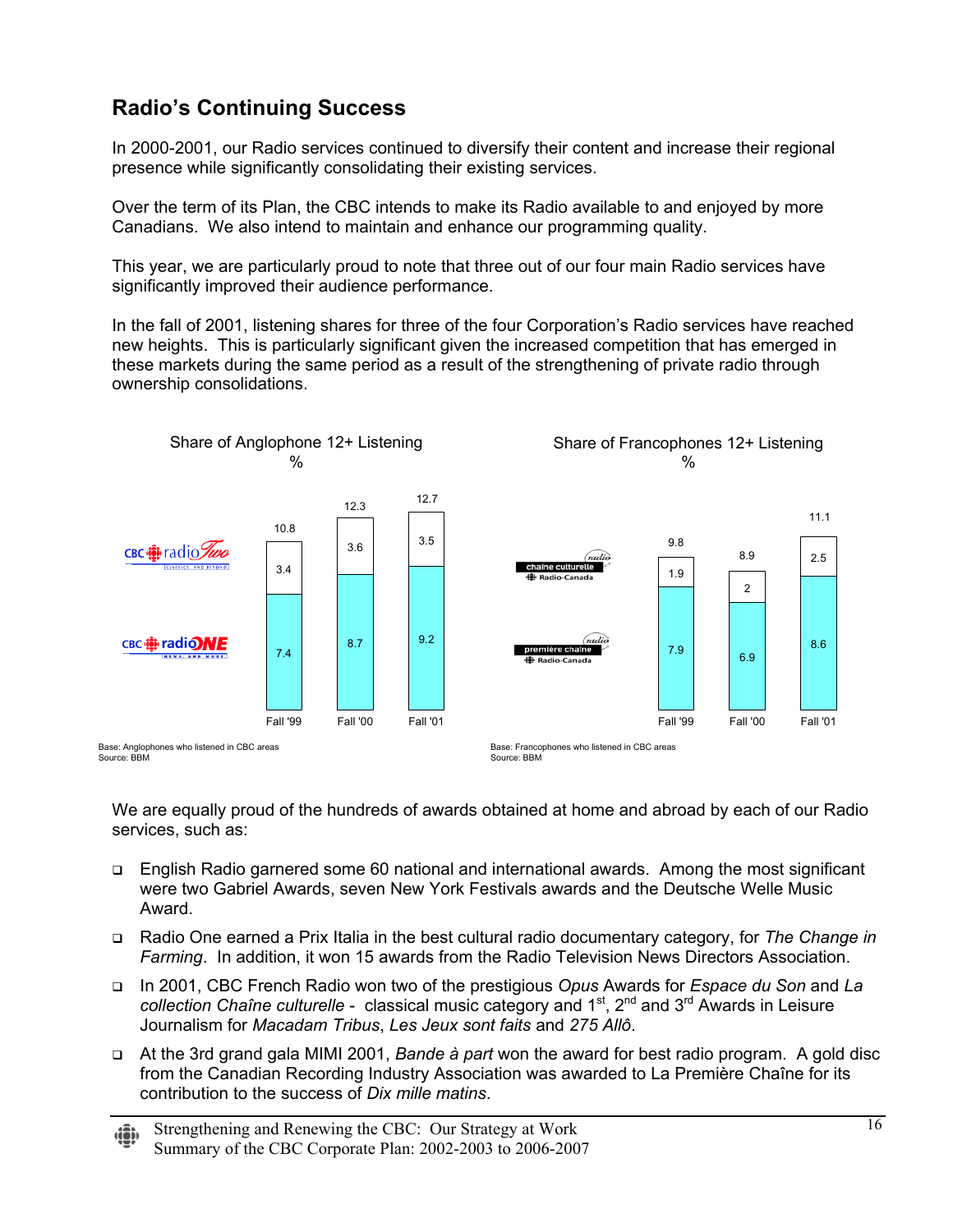- French Radio won the Boomerangs Grand Prize in the interactive terminal category for its project, "Soyez radio actif," which enables visitors to Montreal's Interactive Science Centre to experiment with the various aspects of producing a radio show.
- The youth site, *120seconds.com*, won numerous awards, including the Internet Tonite, in the TechTV Network Feature category, and a Bandies award for best visual interface.

In 2002-2003, English Radio will continue to support original journalism with more high-impact series and more investigative journalism.

French Radio will place greater emphasis on both the distinctive and complementary nature of its two networks. La Première Chaîne will become even more rooted in the regions, while remaining a mainstream service that serves its national audience well. La Chaîne culturelle will record and broadcast live music, thereby adding original Canadian content to the country's airwaves.

French Radio's plan is also to make its programming more open to the world by encouraging exchanges between national and regional programming and strengthening international radio partnerships. French Radio filed 18 applications – 12 of them outside of Quebec - with the CRTC to extend the service of La Chaîne culturelle throughout the country.

#### **Radio Three and** *Bandeapart.fm*

Radio Three was launched in Vancouver in January 2000 as an Internet-delivered programming and New Media stream for Canadians aged 15-24 years of age, a group of citizens currently under-served by English Radio.

*bandeapart.fm*, a French music website aimed at 13 to 21 year olds to promote new Canadian artists, was launched in January 2001. The site features information about emerging artists and bands, a large archive of Canadian music, concerts and band sessions to be viewed exclusively on *bandeapart.fm* and gives a glimpse behind the scenes in the alternative music industry.

These exciting and innovative CBC services were given the mandate to explore and develop new types of content, and seek new contributors and new audiences for English and French Radio. Four very distinctive Canadian websites were created on the Internet:

*120seconds.com* , *newmusiccanada.com, justconcerts.com* and *bandeapart.fm*.

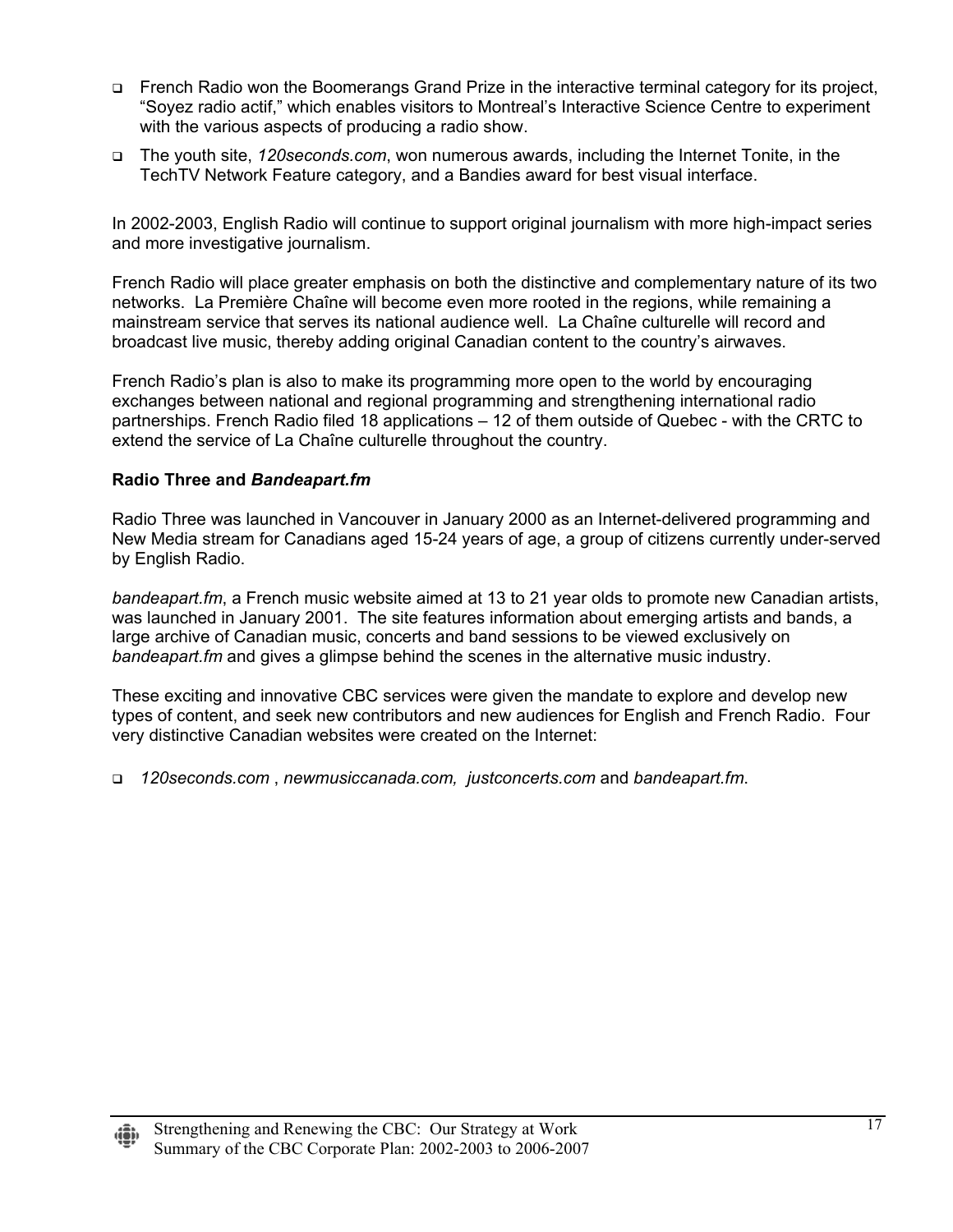## **New Media**

CBC's mission in New Media is to be the prime architect of a Canadian public space in the emerging multimedia environment through its brand reputation, its standards of excellence and its independence from commercial imperatives.

The New Media strategy is to deliver news and public affairs, cultural and entertainment content, children's and youth programming and information about CBC Television and Radio programs via regular, high speed (broadband) and wireless Internet, and other emerging platforms.

CBC New Media initiatives continue to be extremely successful.:

- *cbc.ca* and *radio-canada.ca* reached over 1.8 million unique home visitors in September 2001, making us number one in information for Canadians, ahead of CNN.com and globeandmail.com (Jupiter Media Metrix).
- $\Box$  In a qualitative ratings survey conducted in 2000 by an independent firm, radiocanada.ca and cbc.ca sites were deemed the "most credible" Canadian news sites.
- □ One-quarter of visitors have listened to a CBC Radio program or watched a program on CBC/Newsworld as a result of learning about it through cbc.ca.
- The bilingual website for Canada: A People's History / Le Canada : Une histoire populaire is a great success with users and teachers. More than 800 teachers have registered with the section on enhanced content.
- Media commentators have also made reference to the quality of our coverage of the September 11<sup>th</sup> terrorist attacks. On the *sympatico.ca* portal, the *radio-canada.ca* site was the most popular after CNN's during this eventful week.
- CBC's Radio services launched several content-rich websites promoting new Canadian musical talent and featuring key concerts:



Average Weekly Page Views



*bandeapart.fm* in French (*bandeapart.fm* is also a Radio program, ARTV program and a Galaxie channel), *120seconds.com*, *newmusiccanada.com* and *justconcerts.com* in English (the last two also being Radio shows, all part of Radio Three).

 To foster the emergence of new film talent, French Television created a convergent platform, *Silence, on court!*, dedicated to short films, enriched by comments, interviews, biographies and other information. The films acquired under this project will also receive first-run airing on *ARTV*.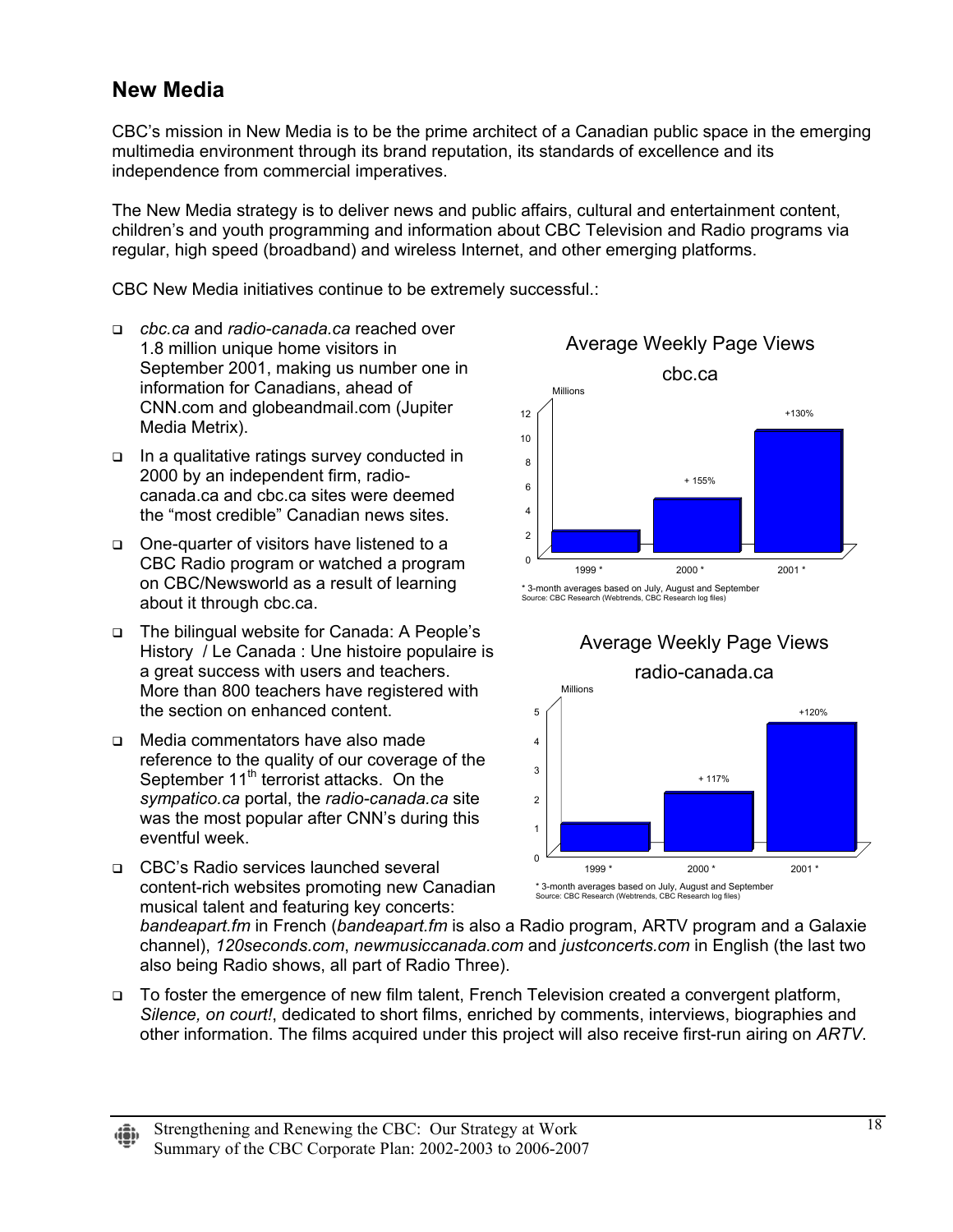## **3. Demonstrate that adequate funding coupled with efficiencies enhances the CBC's value to Canadians**

In today's rapidly evolving creative and technological environment, the CBC must find additional resources to remain modern and relevant, with a product of high quality and of significant value to Canadians.

The CBC provides value by contributing to the diversity of Canadian voices, by being a leader and an innovator in an entertaining, stimulating, balanced and relevant manner and by providing programming that Canadians are proud to call their own.

The Corporation has instituted a number of initiatives, described in previous sections, to generate the greatest possible amount of revenues to be able to fund programming of value. As *Canada: A People's History* / *Le Canada : Une histoire populaire* demonstrates, adequate financial resources encourage and support unique Canadian program creation.

Government's decision to begin reinvesting in the CBC coupled with CBC initiatives have noticeably reinvigorated programming throughout the Corporation. Greater resources have led to:

- increases in the supply of Canadian content across key genres: drama, children's, documentaries, arts and culture;
- more episodes to reduce repeats and allow programming to develop and build loyal audiences over the longer term;
- the ability to pilot, take risks and innovate; and to develop emerging talent as creative resources;
- more commercial-free or reduced-commercial programming in those genres best suited: children's, information and documentary, and arts;
- development of high-impact programming otherwise unavailable in Canada;
- □ more programming which fills a gap and meets a broader cultural imperative;
- leading in the use of new technologies and New Media to increase the quality of programming in new ways;
- extension of our accessibility to Canadians, the most significant example being the accelerated expansion of La Chaîne culturelle in 18 new locations in 2002, including 12 outside Quebec.

These are clear illustrations of how efficiencies and increases in self-generated revenues, coupled with adequate funding, distinguish our services and enhance CBC's value to Canadians.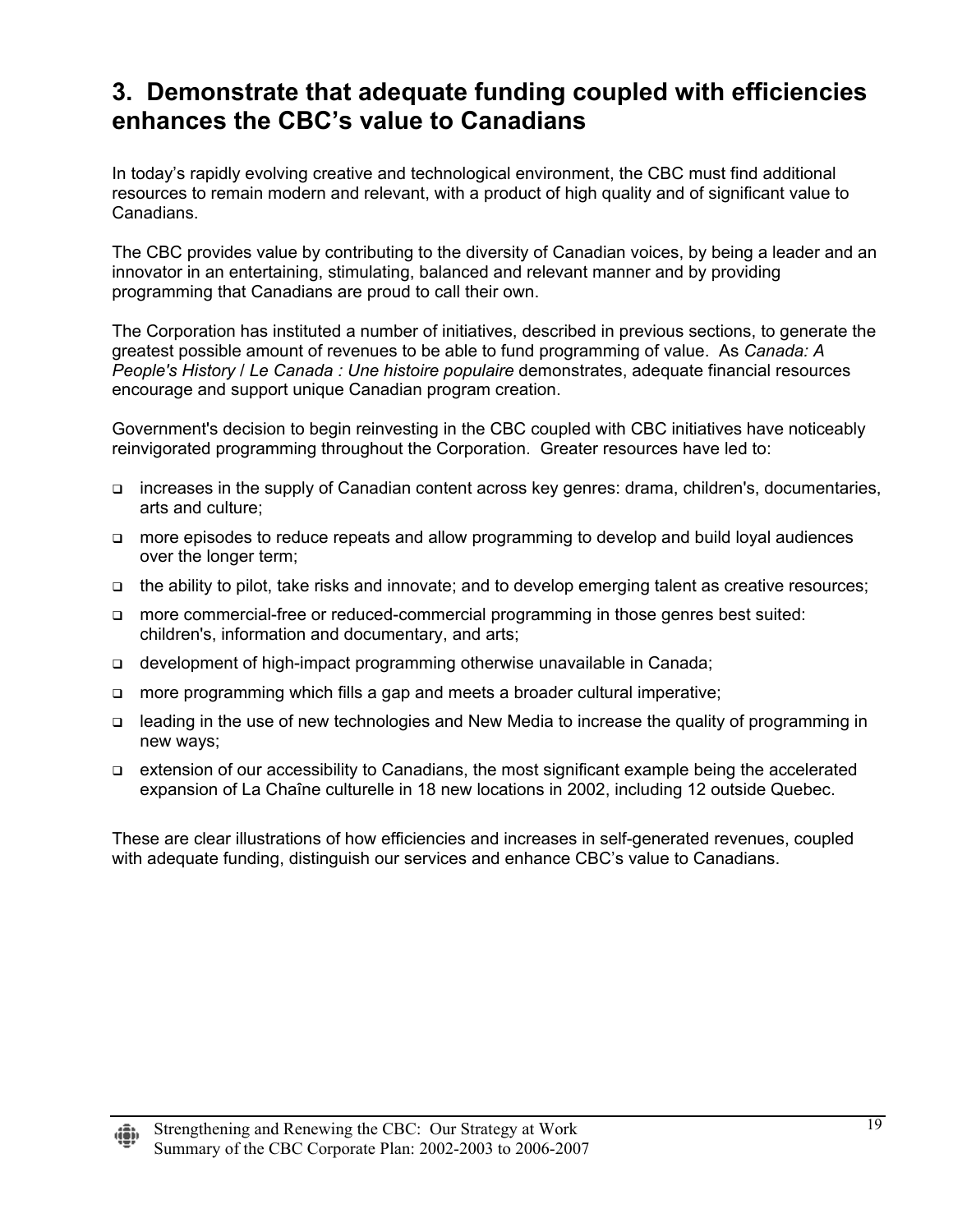## **4. Ensure the sustainability of our Canadian schedules**

## **Funding Support Critical to Meeting our Mandate**

In Canada, higher-cost Canadian entertainment programs (drama, variety and children's programs) as well as documentaries cannot cover their costs without government regulation and subsidies. Even with these supports these categories of programs are generally underrepresented in Englishlanguage Television schedules, particularly during the prime-time evening hours.

Through the *Broadcasting Act*, the government mandates the CBC to provide distinctly Canadian Radio and Television services to Canadians. An important part of fulfilling the Corporation's mandate is providing high-quality programs in the underrepresented or "priority" categories that would not otherwise be available. CBC's Television schedules significantly exceed conditions of licence, and are virtually 100 per cent Canadian in prime-time, when most Canadians are watching.

The CBC is the only English-language Television broadcaster in Canada providing significant Canadian programming in prime-time, when the majority of Canadians are available to watch it. As the most recent industry data available demonstrate, relative to private broadcasters in Canada, CBC's English and French Television services provide far and away the greatest amount of Canadian content.



#### **Viewing to Canadian Programming - English**



NB: CBC data based on full broadcast year. Other broadcaster data based on 42 day sample due to availability of full year data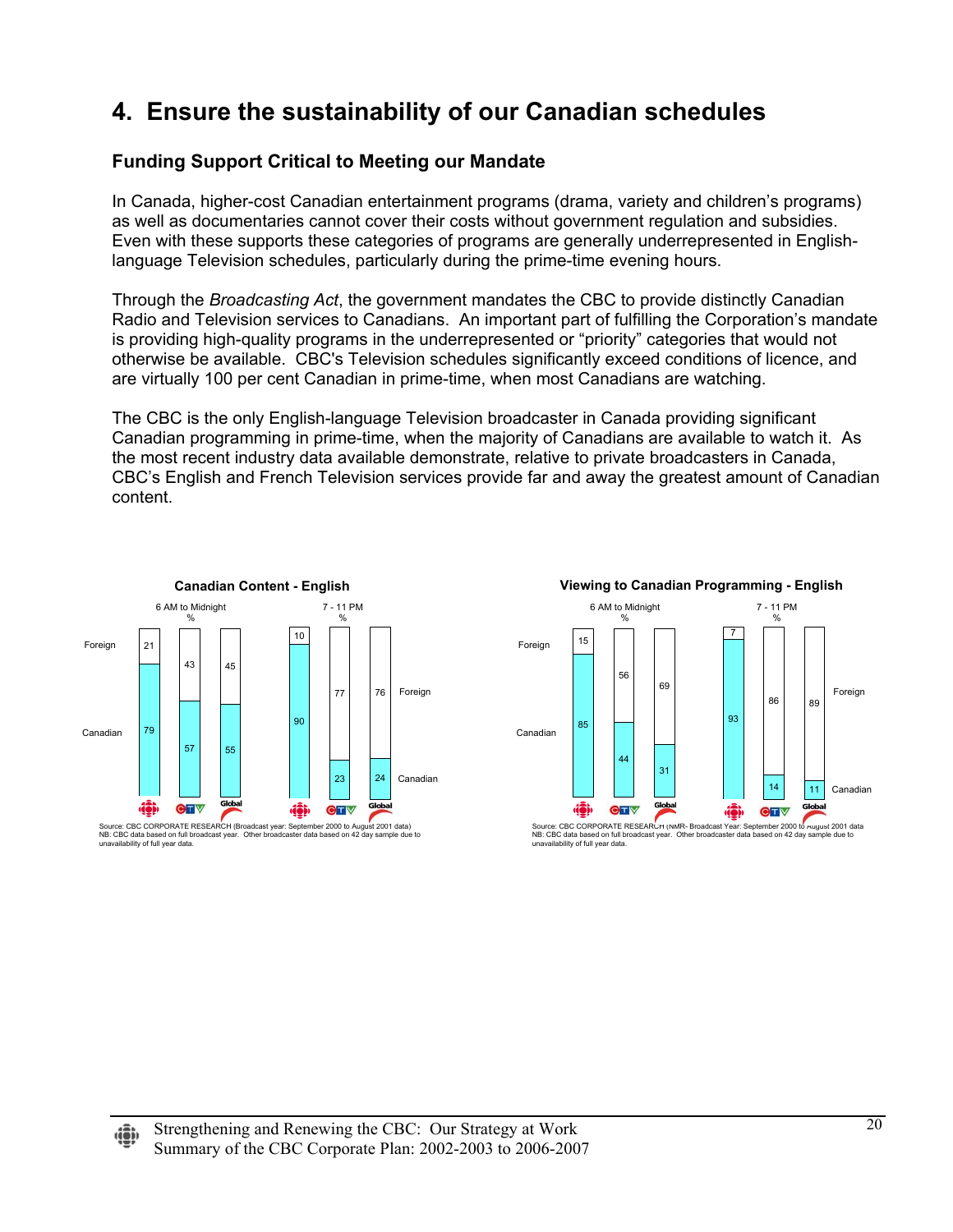It is also Canadian, rather than foreign, television programming that is relevant to Canadians, appealing to large audiences, and making a difference in their lives. In this respect, the Corporation is very pleased with Canadians' responses to its English and French Television programming.



Obtaining the funding necessary to provide high-quality programming, however, is still the key for the CBC.

Independent program production is essential to the CBC, as the majority of its English and French Television entertainment programs is obtained from the Canadian independent production sector. To finance Canadian productions, independent production depends on major contributions from the Government of Canada through the federal tax credit program and the Canadian Television Fund (CTF).

The CTF is particularly important to the CBC. From its inception in 1996 to March 31, 2001, the CTF contributed \$992.5 million to 2,021 film and television programs in underrepresented categories such as drama, documentaries and children's programs. Programs destined for the CBC received \$472 million from the Fund over that period.

Independent production is particularly important in helping to deliver CBC's prime-time schedules. In the three years between 1998-1999 and 2000-2001, for example, the Licence Fee Program of the CTF provided an average of \$35 million per year to independently produced programs aired by the CBC. In the current television season, CTF assisted in approximately 29 per cent and 21 per cent of our English Television and French Television's prime-time programming respectively, and 22 per cent and 9 per cent between 6:00 a.m. and midnight.

The CBC has not had as much access to the Canadian Television Fund as it would wish, due in part to its own limited funding available for licence fees. CBC's increased access to the Licence Fee Program has to some extent offset the decline in our access to the Equity Investment Program (administered by Telefilm Canada) over the last two years.

The CBC is extremely pleased that the Minister of Finance, in the most recent budget, has renewed the CTF for 2002-2003.

Ongoing renewal of Canadian Heritage's contribution to the CTF at existing levels is necessary to maintain CBC's access at current levels. Beyond this, additional changes are needed to ensure the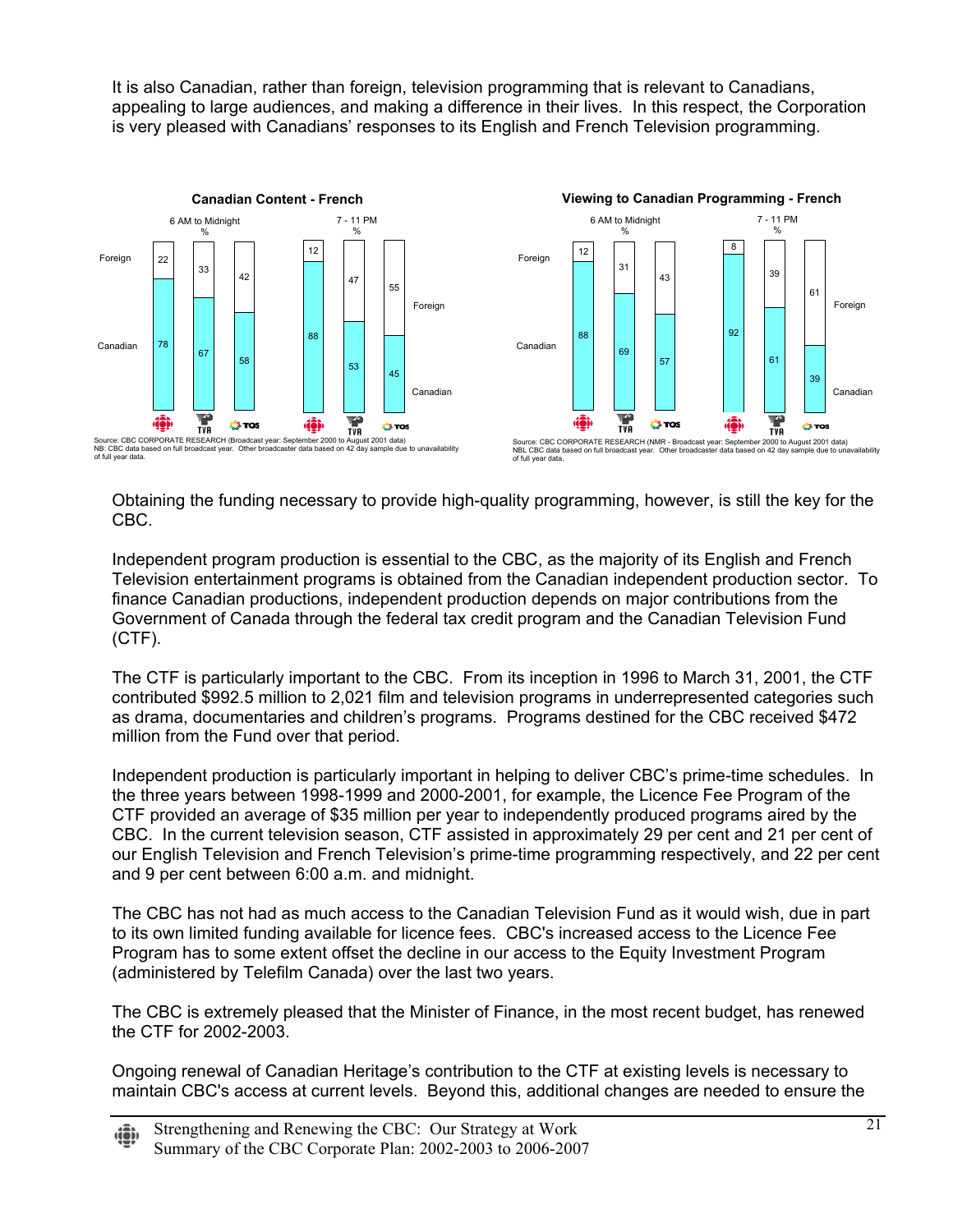CTF's resources are directed as fully and effectively as possible to high-quality, distinctive Canadian programming, including that of the CBC.

Indeed, not having the same level of resources provided by the CTF would have serious impacts on CBC's ability to deliver on its mandate.

The replacement cost of the Canadian content programming supported by the CTF would be significant. Between 1996-1997 and 1999-2000, CTF-supported productions were valued at approximately 3.4 times the amount contributed by the fund. Therefore, to maintain the same level of quality programming, the cost for the CBC would be significantly higher than its current contribution through the licence fees it typically pays for those programs.

## **5. Enhance CBC's ability to fulfil its mandate through selective alliances and partnerships**

High-quality and distinctive programming, along with innovation and the flexibility to quickly respond to evolving market conditions and new demand, are key success factors in the broadcasting sector.

To enhance our ability to fulfil our mandate and deliver on these demanding factors, CBC has developed several strategic partnerships and alliances over the years. This not only allows the Corporation to leverage its core assets but adds a significant amount of resources, both creative and financial, to its existing base.

We were particularly proud to announce, in September 2001, the launch of three specialty services in which CBC has an ownership interest: *The Documentary Channel, Country Canada* and *ARTV*. These specialty services were created in partnerships with key industry players and other important organisations to provide Canadian viewers with a new experience in television programming.

*The Documentary Channel*, a partnership between Corus Entertainment, the National Film Board of Canada, the CBC and four independent producers broadcast on the digital services, shows documentary films from Canada and around the world 24-hours a day.

*Country Canada*, a partnership between Corus Entertainment and the CBC, explores and celebrates rural Canada. News and information are the backbone of *Country Canada* with the flagship program, *CBC News: CountryWide*, providing five hours of original news programming each day from St. John's and Winnipeg.

*ARTV* is a new French Television service entirely devoted to all forms of art. This channel is a prime place for discourse and dialogue between artists and the public. Its programming, high in Canadian content, offers quality productions from all parts of the country. *ARTV* represents a joint effort between Radio-Canada, Télé-Québec, BCE Media, La Sept ARTE and Spectra.

Another tangible example is the strategic partnership between CBC French Television and Gesca Inc. In September 2001, *Voila!*, a new TV guide magazine published jointly by Gesca and CBC French Television was created. This new guide is distributed with the seven daily newspapers of the Group Gesca Inc. In addition to the essential elements of a TV guide, *Voila!* presents a series of articles with a goal to support and foster the French market star system. All the editorial content remains the responsibility of Gesca. Total circulation exceeds 640,000 copies, a leader in the French market.

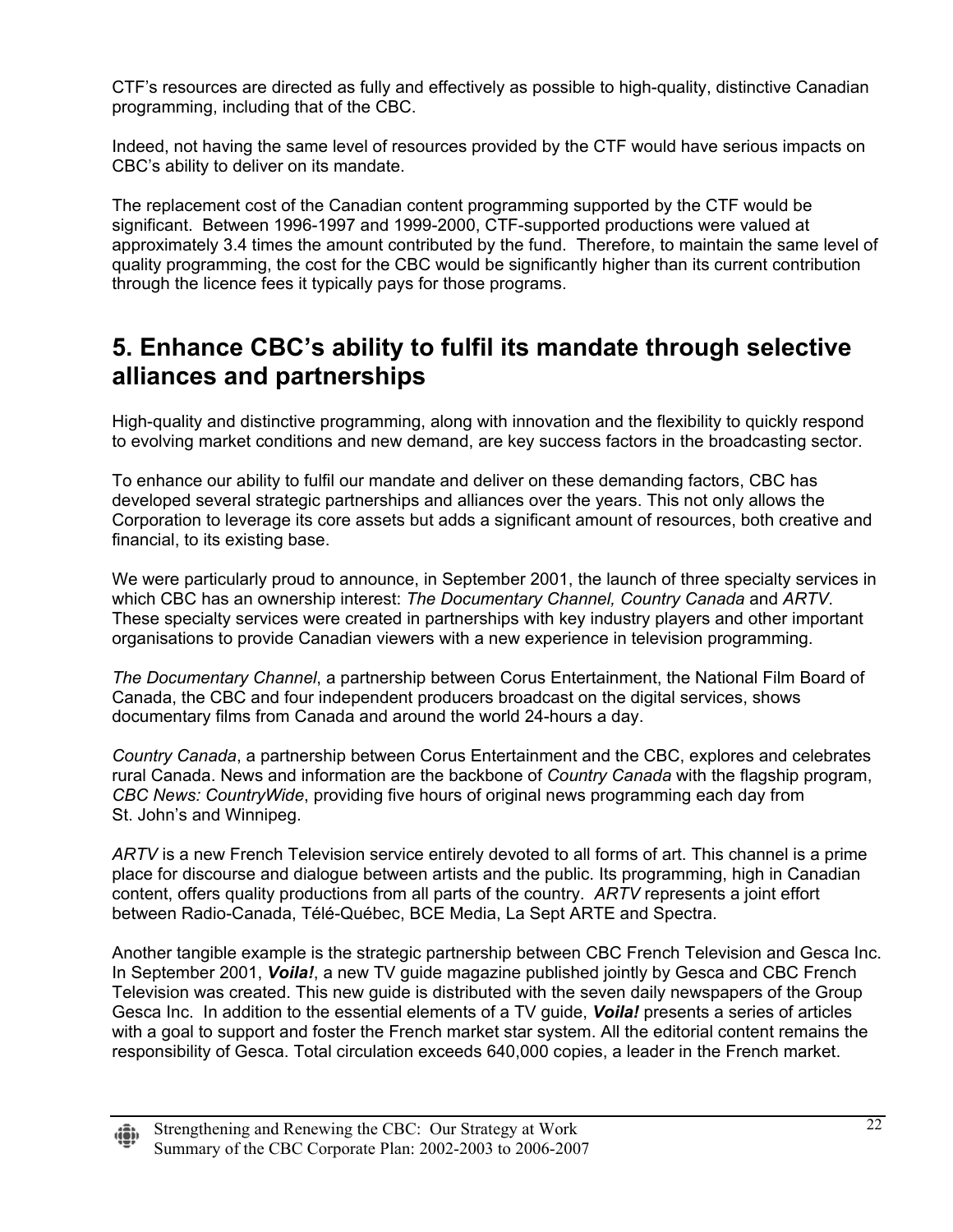In a more then ever competitive market and where the level of media concentration has increased significantly over the last few years, this partnership will contribute to maintain an access to promotional vehicle for CBC French Television.

## **6. Reinforce the capacity of the CBC to work as one integrated conglomerate**

Canadians have tended to see the CBC as the individual station or network with which they are most familiar. Yet the CBC is one company, with services that strive to meet the entertainment and information needs of different audiences through different media. In reality the Corporation has operated as the first true communications conglomerate in Canada for much of its existence.

The advantages of an integrated or networked organisation reside in its ability to generate organisational and financial efficiencies, increasing productivity and reinforcing brand identity across its different services through the leveraging of the strengths and values of the entire Corporation.

Through maximising resource synergies and strengthening cross-promotion between media and increasing the number of cross-media program initiatives where appropriate, the CBC is enhancing its capability to deliver value to the public.

Synergies are being created at several levels throughout the organisation in particular, throughout the Corporation's extensive network of journalists. Internationally, the CBC operates 10 bureaus - in New York, Washington and Mexico covering the Americas, in London, Paris, and Moscow covering Europe, in the Ivory Coast, covering Africa and in Jerusalem, Bankok and Beijing covering the Far and Middle East. Eight of the ten foreign correspondents in these bureaus file in both official languages for CBC's radio and television services. A key example of this is the recent extensive coverage that the CBC's foreign correspondents have provided from Afghanistan and Pakistan. Each correspondent was reporting in French and English for both our Radio and Television networks. This enhanced our coverage of the events as well as eliminated duplication of efforts between networks.

English Television's News integration has maximised the use of human and creative resources ensuring that journalistic content is re-utilised on several programs, locations and platforms, and that cross-program teams based on content enrich the full gamut of CBC's news, investigative and information programming. French Television has maximised efficiencies through the modernisation and consolidation of news gathering and production infrastructure in the new Centre de l'information, which will also serve French Radio in the future. English and French Television have collaborated in the establishment of efficient, centralised presentation systems.

English and French Radio have historically collaborated on productions, particularly with respect to performance programming, and all of our media have traditionally collaborated on major news or national events such as elections or Canada Day celebrations. More and more, however, media are cooperating from concept to production to airdates on high-impact dramatic, performing arts, children's and a host of other programs. This season alone, English and French Television have coproduced the dramatic productions *The Last Chapter/Le Dernier Chapitre* and the Trudeau miniseries, in addition to performing arts specials and, of course, 50th anniversary programming, with support from CBC Radio. French Television and French Radio also develop joint programming with ARTV and, in Vancouver, are developing joint laboratories for exploring new cultural programming genres and multi-platform development. Major strides are being pursued with the development of programming designed from the beginning for multi-platforms.

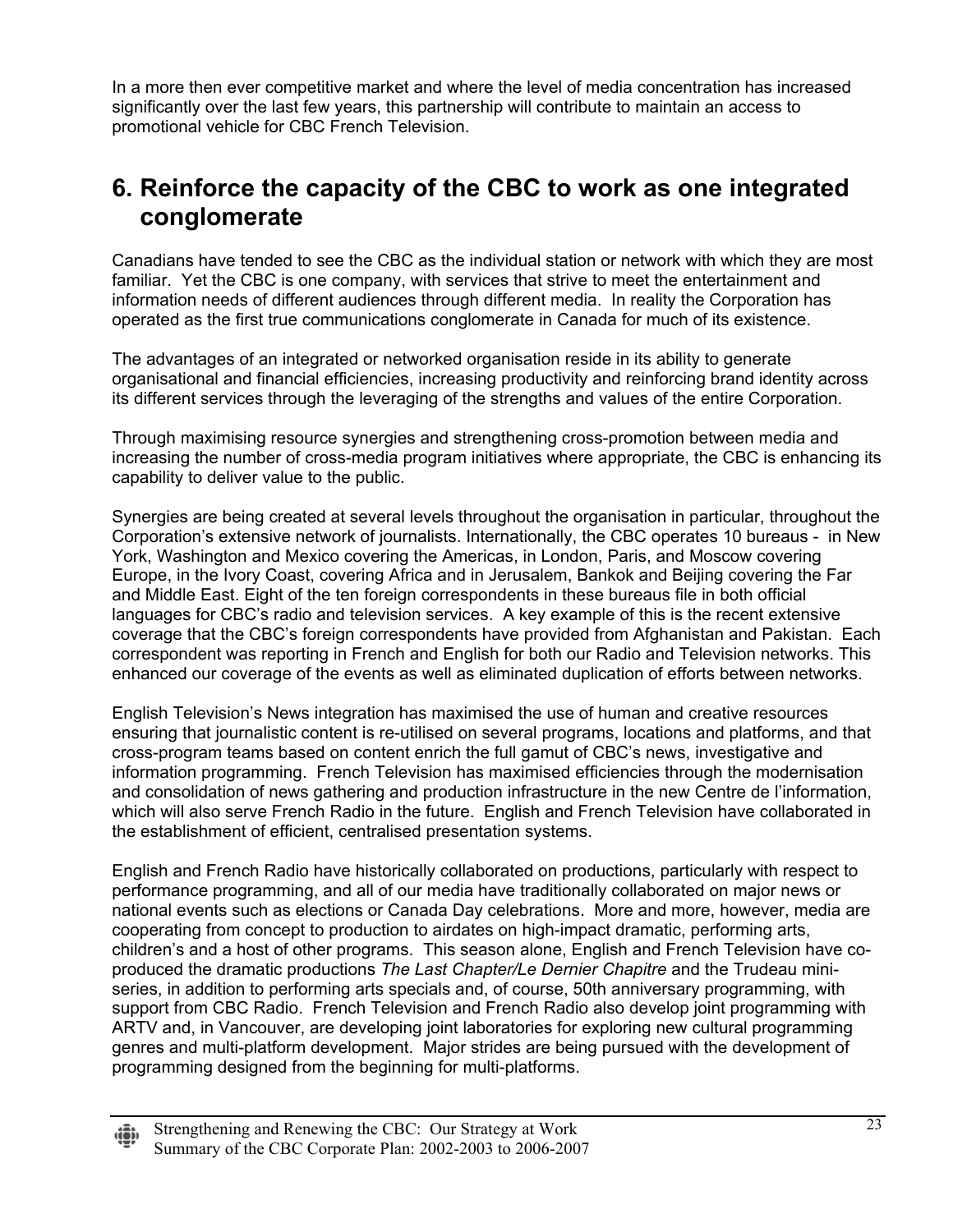## **III) Delivering New Programming from New Funding**

In May 2001 the Government of Canada announced a budgetary infusion of \$60 million for the CBC for fiscal 2001-2002. The Corporation is very pleased by the Government's decision to renew this level of funding for the 2002-2003 fiscal year.

The 2001-2002 funding has had an immediate, positive impact on programming by assisting the Corporation in meeting its programming priorities and strategies for this fiscal year.

These funds are being used across all media, particularly in the regions of Canada, for cross-cultural programs and co-productions between services, for increased talent development and, particularly, for the enhancement of programming initiatives.

The 2001-2002 funding has been allocated between services on the basis of programming plans and needs. The precise allocations are illustrated below.



### **English Television**

English Television used all of its portion of the 2001-2002 allocation to support the English Television Transformation Project, designed to increase the value of our services to Canadians by emphasising distinctive, high-quality Canadian programming with a unique public-service focus.

A significant portion of the funds was distributed to regional News bureaus across the country, to ensure better local reporting and enhanced reflection of each community in network newscasts. As well, funds were set aside for regional programming initiatives in non-news genres, such as current affairs, documentaries, magazine and variety shows.

In the information programming area, the additional funds made it possible to launch two new weekly programs: a topical investigative program entitled *CBC News: Disclosure* and a program devoted to politics, spirituality and media called *CBC News: Sunday*.

Funds were also directed to support other Transformation priorities, including children's and arts programming.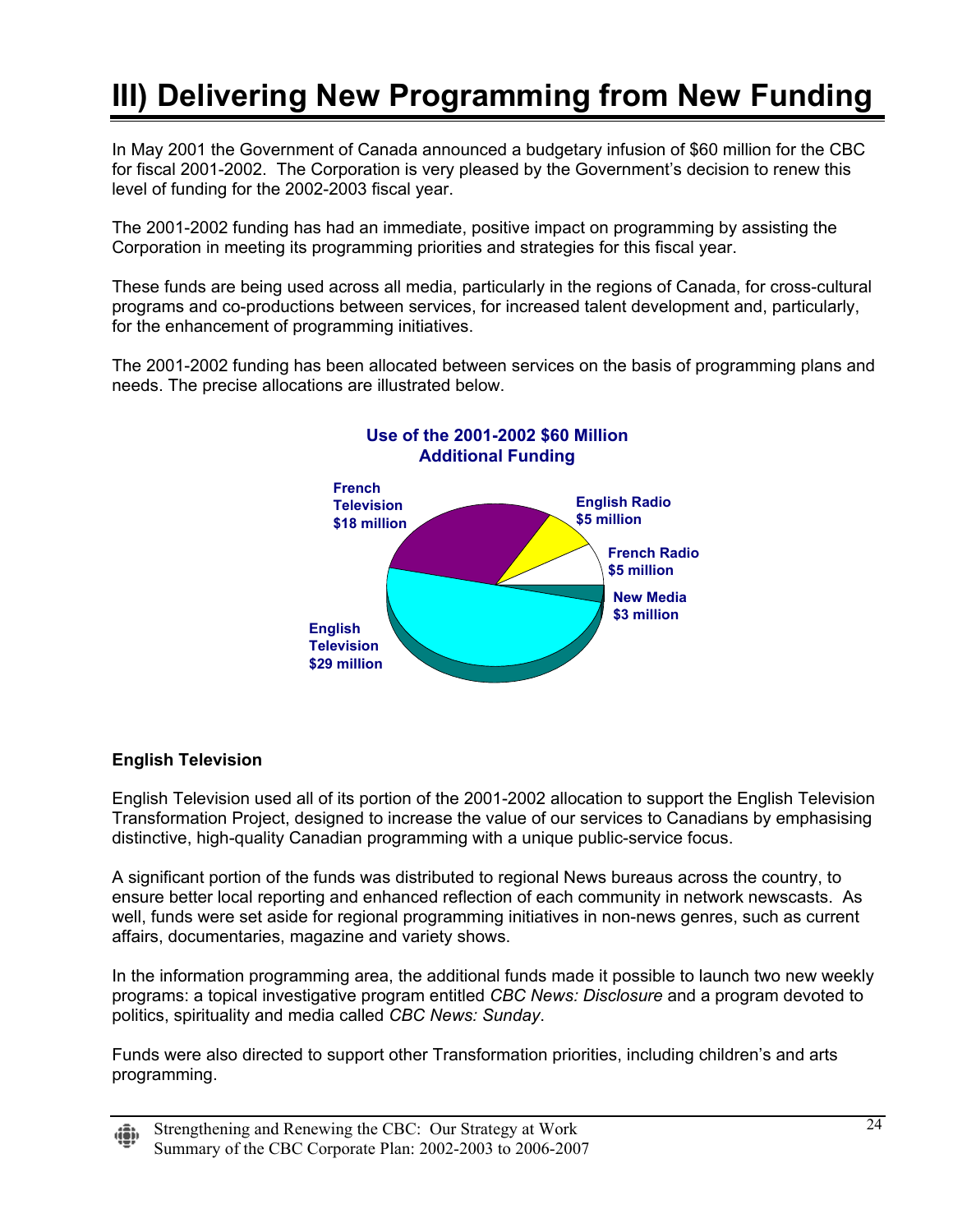In the field of entertainment programming, several projects which were turned down or under-funded by the Canadian Television Fund were able to go ahead thanks to the new funding, as were some inhouse projects not otherwise eligible for funding support. Examples include: *Mary Walsh Book Show* and *Rideau Hall* (both out of Halifax), *Tom Stone* (out of Calgary), Ken Finkleman's *Newsroom* movie, two new chamber dramas based on Canadian literary works currently in development, and the pilot for a new Canadian popular music showcase.

Risk-taking new creative ventures made possible by the additional financing include the new hosted prime-time schedule, which guides viewers through each thematically integrated evening, and a latenight strip aimed at young people with the new program *Zed*.

Finally, a significant allocation was set aside for cross-cultural initiatives between English and French Television. These include two high-impact mini-series on the life of Pierre Elliott Trudeau, and the phenomenon of inter-provincial biker gangs (*The Last Chapter/Le Dernier Chapitre*), as well as an extensive series of documentaries, concerts and other special programming being prepared to mark the 50<sup>th</sup> anniversary of television in Canada in 2002.

### **English Radio**

English Radio has committed a significant portion of its 2001-2002 allocation to regional programming. Every region in the country received "New Voices" funding to bring a broader range of voices, opinions and perspectives via Radio to Canadians.

Regions received funding to enhance quality, pursue investigative journalism and to extend journalistic presence. More reporters and producers are now pursuing investigative leads, and more awards are being won as a result. English Radio now has news gathering resources in place during evenings and weekends in locations that could not previously afford this level of coverage. In addition, the deployment of reporters to a greater variety of rural areas means Canadians now have a better understanding of events in previously under-served areas of Manitoba, Ontario and Saskatchewan.

Toronto, Vancouver, Montreal, Edmonton and Calgary received new money to add diversity to on-air host positions. Each location is identifying, developing and hiring hosts that better reflect Canada's many cultures and experiences.

New money is enhancing English Radio's arts and entertainment and music offerings. New money is also being spent on program development.

### **French Television**

The 2001-2002 allocation has enabled French Television to enhance news coverage for the regional *Ce soir*. The number of programs was increased in the Maritimes and Ontario with the broadcast of specials such as the City of Windsor's  $300<sup>th</sup>$  anniversary. Also, a drama series is currently under production in New Brunswick and is scheduled to air next year.

In the field of information, reports originating in different regions of the country were added. Also, a new program, *5 sur 5*, with Bernard Derome, whose format is still being tested, was launched with assistance from New Media.

On its main network, French Television was able to complete its financing of the drama series *Rivière-des-Jérémie*, which had been turned down by the CTF. It also produced a new drama series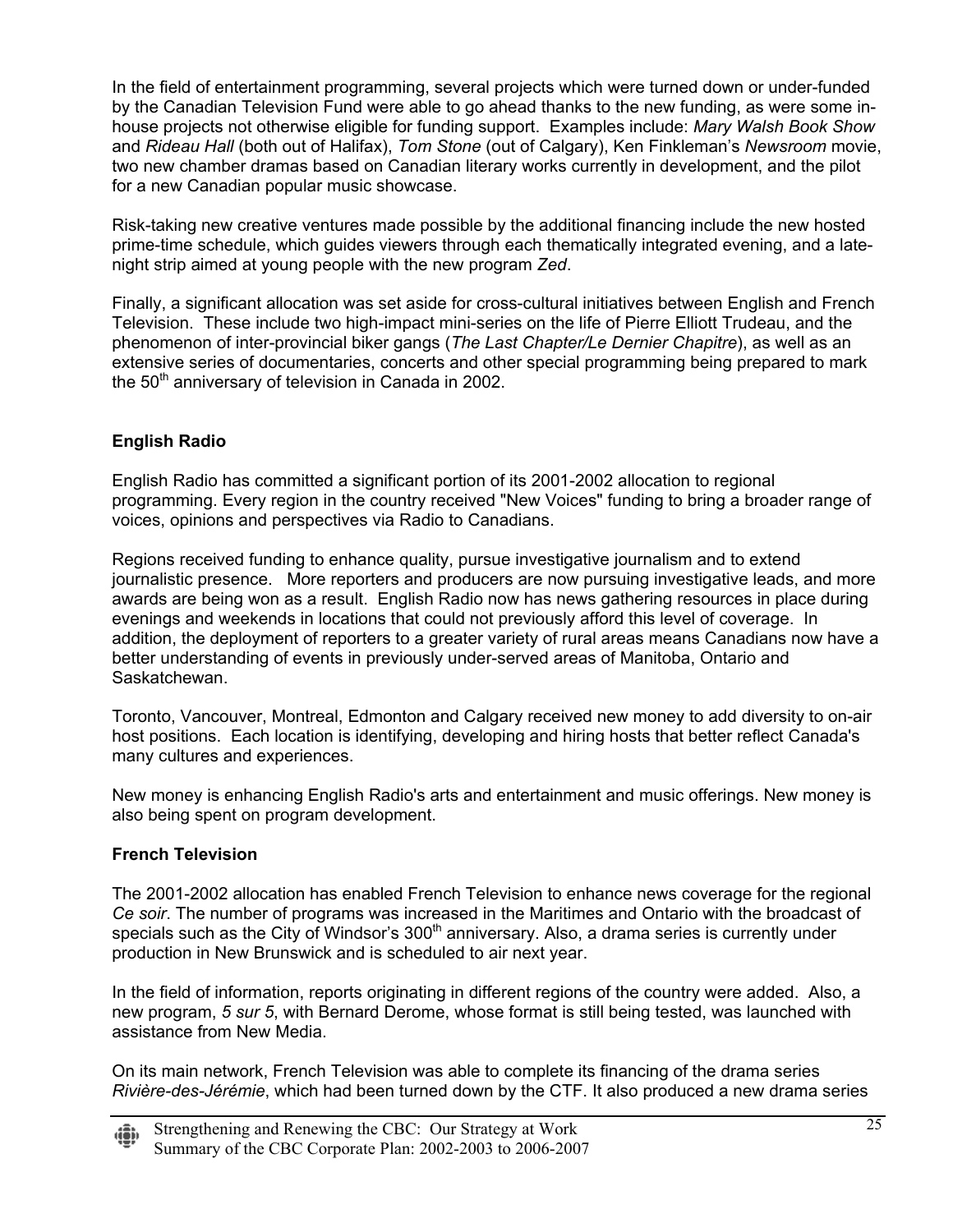(*Les Super Mamies*), three variety programs (e.g. *Stars à domicile*) as well as cross-cultural programs on arts, culture and youth, jointly with English Television.

## **French Radio**

The 2001-2002 allocation was instrumental in enhancing French Radio programming and strengthening its national and international news coverage.

With over 300 contributions to network programs, regional stations' involvement in programming increased significantly.

With regard to new initiatives, a daily morning show has been on the air in Halifax since September on La Première Chaîne. Five one-hour information documentaries have been produced, including *Les grandes peurs* and *En maison d'hébergement*.

Specials have been produced in cooperation with regional stations' creative workshops.

Creation of the Service d'Actualités Radio (SAR) helped boost the information content considerably on La Première Chaîne with, among other initiatives, daily features on international events with journalist Pierre-Léon Lafrance and many regional stations' contributions.

Extended coverage of cultural events in Ontario was made possible thanks to the program *Ontario Midi* and new contributions from stations in Toronto, Sudbury, Windsor and Ottawa.

The allocation was also used to finance research in production methods and new program concepts.

A few, but significant cross-cultural initiatives, such as *Des idées plein la tête* and *Ideas,* also received additional funding.

#### **New Media**

New Media has allocated the greatest part of the additional funding for 2001-2002 to consolidate its quickly growing services. We have specifically focussed on enhancing our journalistic and information content, providing higher quality news sites, updated on a more regular basis during evenings and weekends.

In addition, the regional offerings have been augmented with more on-site journalists and more cultural content.

Amateur sports, particularly the Olympics, as well as youth content have also greatly benefited from the additional funds.

Finally, the additional funding has permitted us to strengthen the performance of our service infrastructure, to match the high quality of our content.

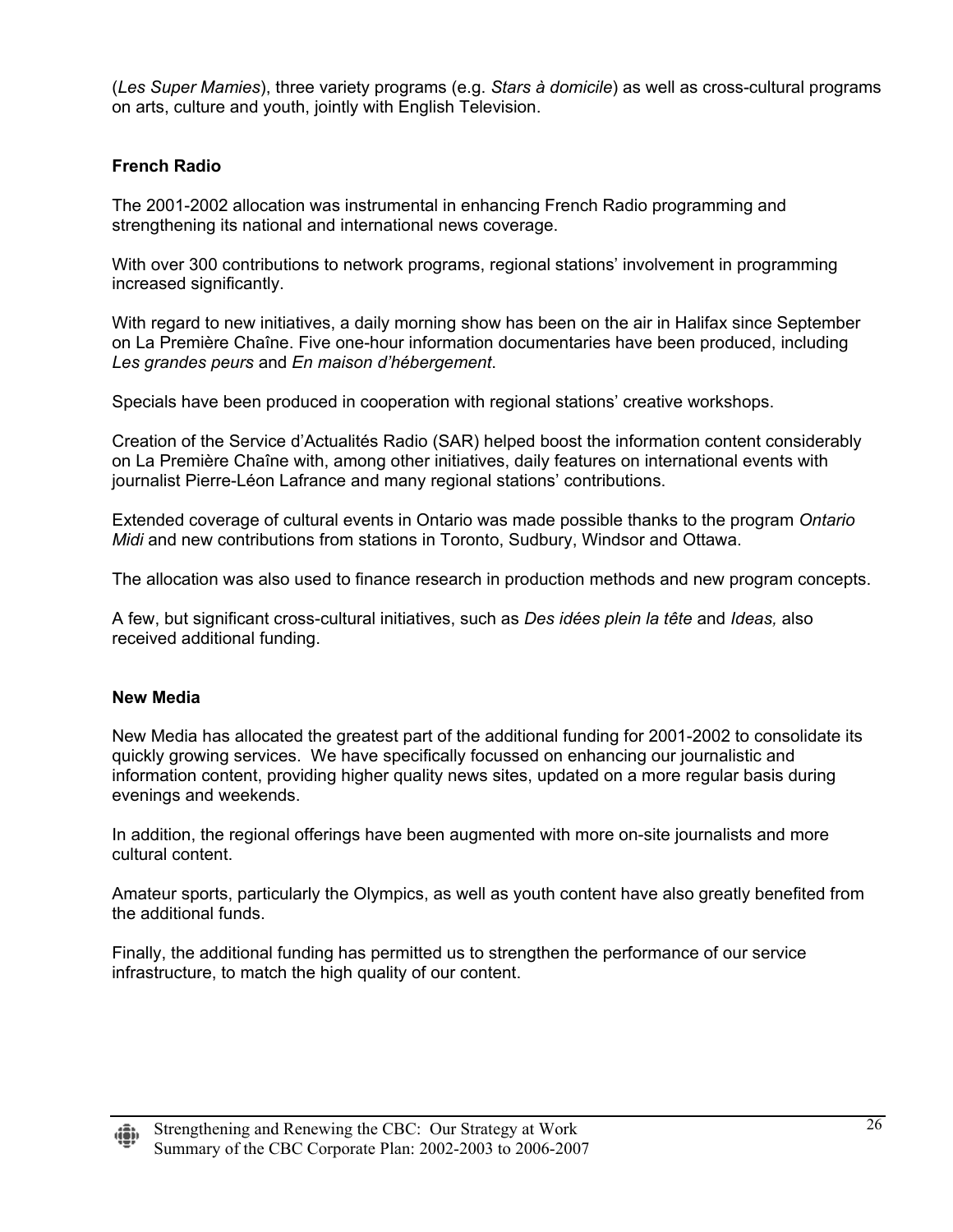To achieve the objectives enunciated in the CBC Corporate plan, Government support and commitment to the Corporation is a necessity.

Given increased competitive pressures, on one hand, and the greater need to reposition the public broadcaster in the Canadian media landscape on the other, it is clear that internal revenue-generation and cost-savings -- while making an important contribution to CBC's operations -- will not be sufficient to expand our programming initiatives and grow our business.

## **Increased Financial Flexibility**

The attached appendix presents financial forecasts for CBC's ongoing operations for the next five years, based on currently available information.

These data provide evidence of the successes the Corporation is experiencing from its recent efforts to maximise productive efficiencies and internal revenue generation. As discussed above, these initiatives will enable the Corporation to meet its ongoing operational requirements, but will not be enough to produce new programming opportunities. Providing these opportunities are critical if the CBC is to solidify and strengthen its role as Canada's national public broadcaster.

Two elements in the attached financial information are of particular importance:

- a) the decline in advertising revenue; and,
- b) the increased costs for program rights.

The Corporation is working hard to ensure that it is able to operate with the resources provided by government, and to maximise all available resources for the enhancement of its programming.

The Government has recognised the importance of the CBC's role and the value of its proposed plan by providing funding additions of \$60 million in each of the years 2001-2002 and 2002-2003 which have been directed solely towards programming and are greatly strengthening the true role of the public broadcaster. To maintain truly distinctive Canadian schedules and protect Canada's cultural identity, however, an adequate financial base must be ensured in the years to come.

## **Greater Operational Flexibility**

In a highly competitive radio and television marketplace, the ability to move quickly, with certainty and confidence, is fundamental to making new business arrangements that will provide long-term benefits.

For the CBC to seize new opportunities in the marketplace and maximise its value to Canadians, it needs increased flexibility and financial certainty to deliver its strategic plan. The mere perception that the Corporation lacks the authority or the ability to commit quickly to business decisions can discourage other organisations from considering it a primary choice for new business opportunities.

The CBC requires operational flexibility in six key areas: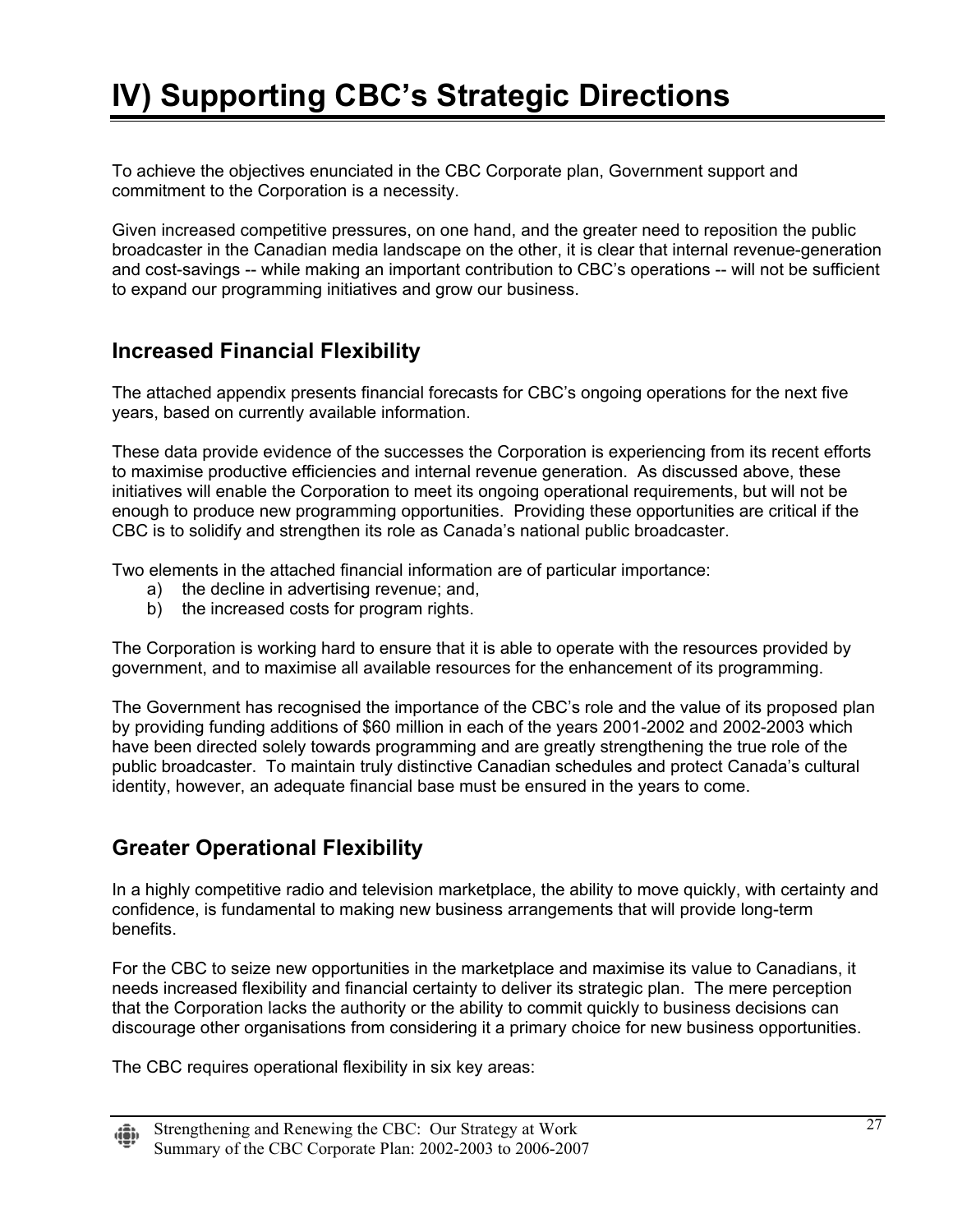## **Flexibility to Acquire, Hold and Dispose of Shares**

In today's competitive broadcasting environment, the CBC needs the flexibility to conduct its affairs.

For example, the ability of the Corporation to enter into business partnerships and to react quickly to market opportunities is hampered by a number of factors that include the necessity of obtaining Governor-in-Council (GIC) approval for acquiring, holding or disposing of shares in a corporation (*Broadcasting Act* S.46 (1) (q)). The process for such approval is time-consuming and can take several months before final authority is granted. The CBC recommends that it be permitted to have the necessary advanced authority to acquire, hold and dispose of shares in a corporation.

#### **Flexibility in Obtaining Loans**

The CBC must currently obtain the approval of the Minister of Finance to borrow money (S. 46.1 (1)) and its total indebtedness is limited to \$25 million (S. 46.1(3)(a)). These restrictions on the borrowing power of the Corporation do not permit the flexibility required to operate in the competitive broadcasting environment. The approval of the Minister of Finance should only be required for borrowing over \$50 million. The CBC needs this flexibility to be able to borrow to meet current needs and plan projects in a businesslike manner.

#### **Carryover Operating and Capital Funds**

For the past few years, the Corporation has been seeking increased flexibility to carry forward operating and capital funds at year-end. In 2001-2002, CBC gained the support of the Treasury Board Secretariat and Department of Finance to achieve this objective through an administrative arrangement.

This arrangement will promote the Corporation's current practice of making cash flow decisions on the basis of its business objectives rather than being based on a carry forward target.

### **Increased Flexibility for Real or Personal Property**

Recently, an approach to providing advance approval for real property transactions greater than \$4 million has been developed with Treasury Board Secretariat. The new approach will allow the CBC to identify the real property initiatives that require Governor-in-Council approval and to seek that approval through a single Treasury Board Submission. The resulting Order-in-Council would give the CBC the legal authority to proceed with the initiatives for which approval had been given, as long as the parameters identified in the Treasury Board Submission were respected. However, the CBC is requesting that the \$4 million limit be raised to \$15 million in the case of real estate to factor in inflation and provide the Corporation with an adequate level of flexibility under the current business environment.

These changes will allow the Corporation to more effectively put in place its real estate strategy by moving confidently with the necessary advanced authority to secure the best opportunities to meet corporate priorities. The Corporation understands that some real property transactions, due to their size or political sensitivity, may still require a full Treasury Board submission to obtain the necessary OIC approval

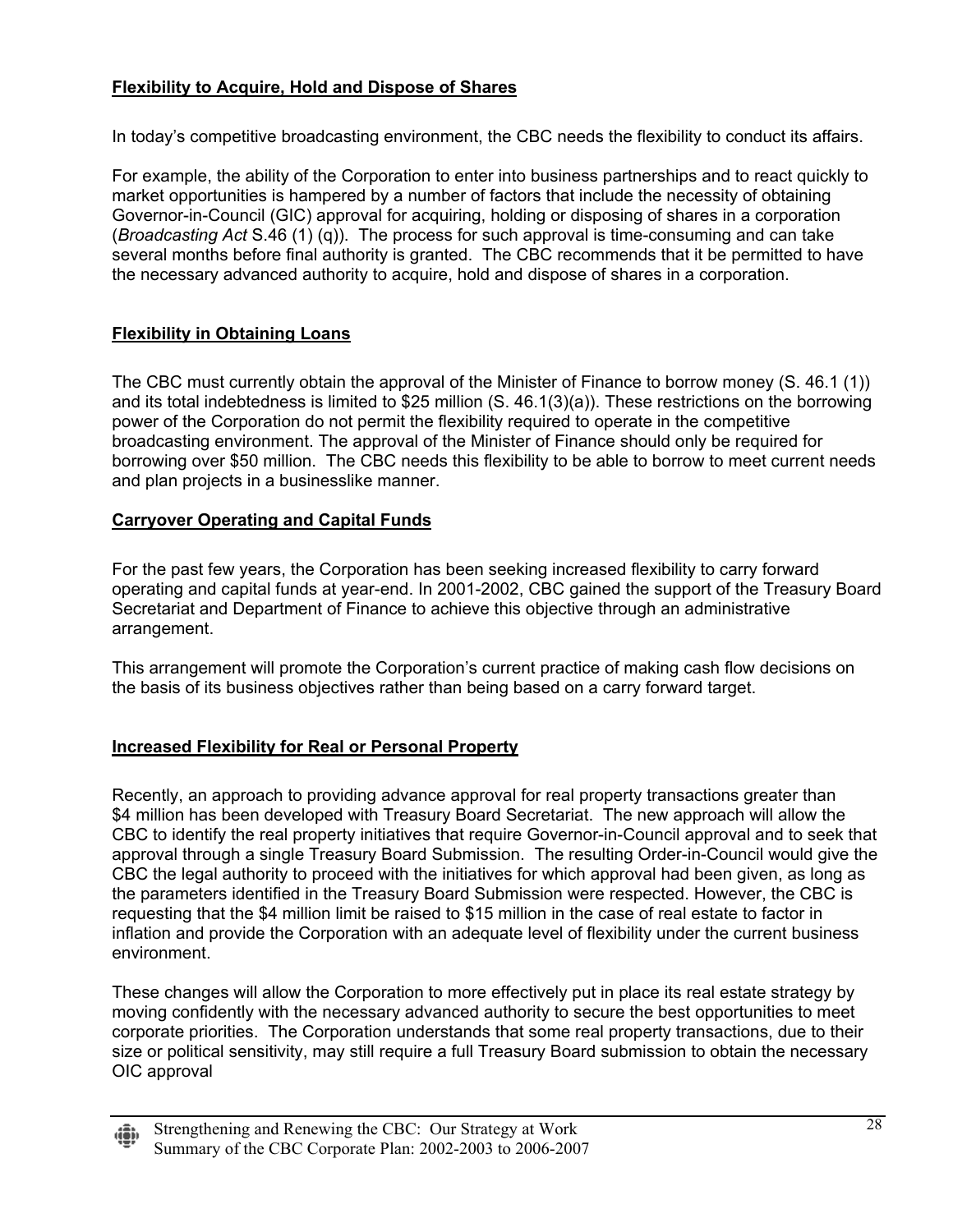## **Transfer Funds Between Capital and Operating Votes**

Unlike its private sector counterparts, the CBC has extremely limited flexibility to react to financial conditions or opportunities that call for modifications to its existing capital and operating plans. Once these plans are approved, changes require the approval of Parliament. The Corporation therefore requires the ongoing support of government for its ability to transfer funds between capital and operating votes.

### **Income Tax Status**

Parliamentary appropriations are the CBC's principal revenue source. Currently, the operating appropriation, together with revenues generated through business activities, are considered as the CBC's total income for tax purposes. Since the appropriations are given to the Corporation in order to fund specific activities, and since the CBC is not expected to generate a profit for distribution, the Corporation has asked the Department of Finance to review its income tax status.

## **Canadian Television Fund (CTF) Funding**

The Canadian Television Fund is critical to the CBC. Therefore, the CBC is extremely pleased that the Minister of Finance, in the most recent budget, has renewed the CTF for the next fiscal year.

Ongoing renewal of Canadian Heritage's contribution to the CTF at existing levels is necessary to maintain the CBC's access at current levels. Beyond this, additional changes are needed to ensure the CTF's resources are directed as fully and effectively as possible to high-quality, distinctive Canadian programming, including that of the CBC.

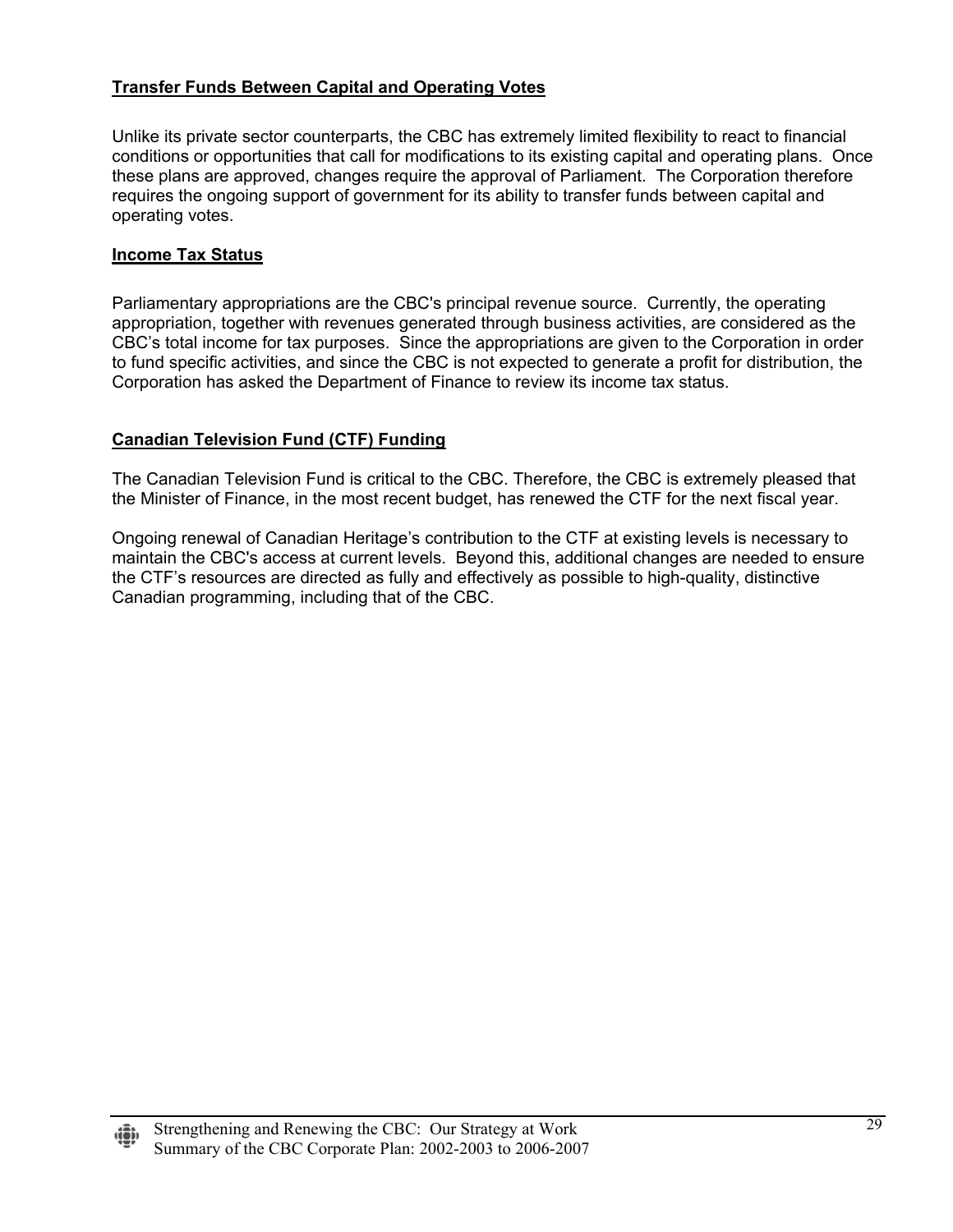## **V) Conclusion**

The CBC has been and will increasingly be one of the central elements in the Canadian broadcasting system, as globalisation combined with greater access to content from around the world continues to pressure this system.

The Corporation has a strong plan to find resources from within and an ongoing commitment to distinctive programming.

The CBC's mandate is clear and this plan meets the challenges. With the efficiencies it generates and the renewed Government commitment to public broadcasting, the CBC can maintain a clear and unique identity, distinct from all other broadcasters and content providers, for the benefit of all Canadians.

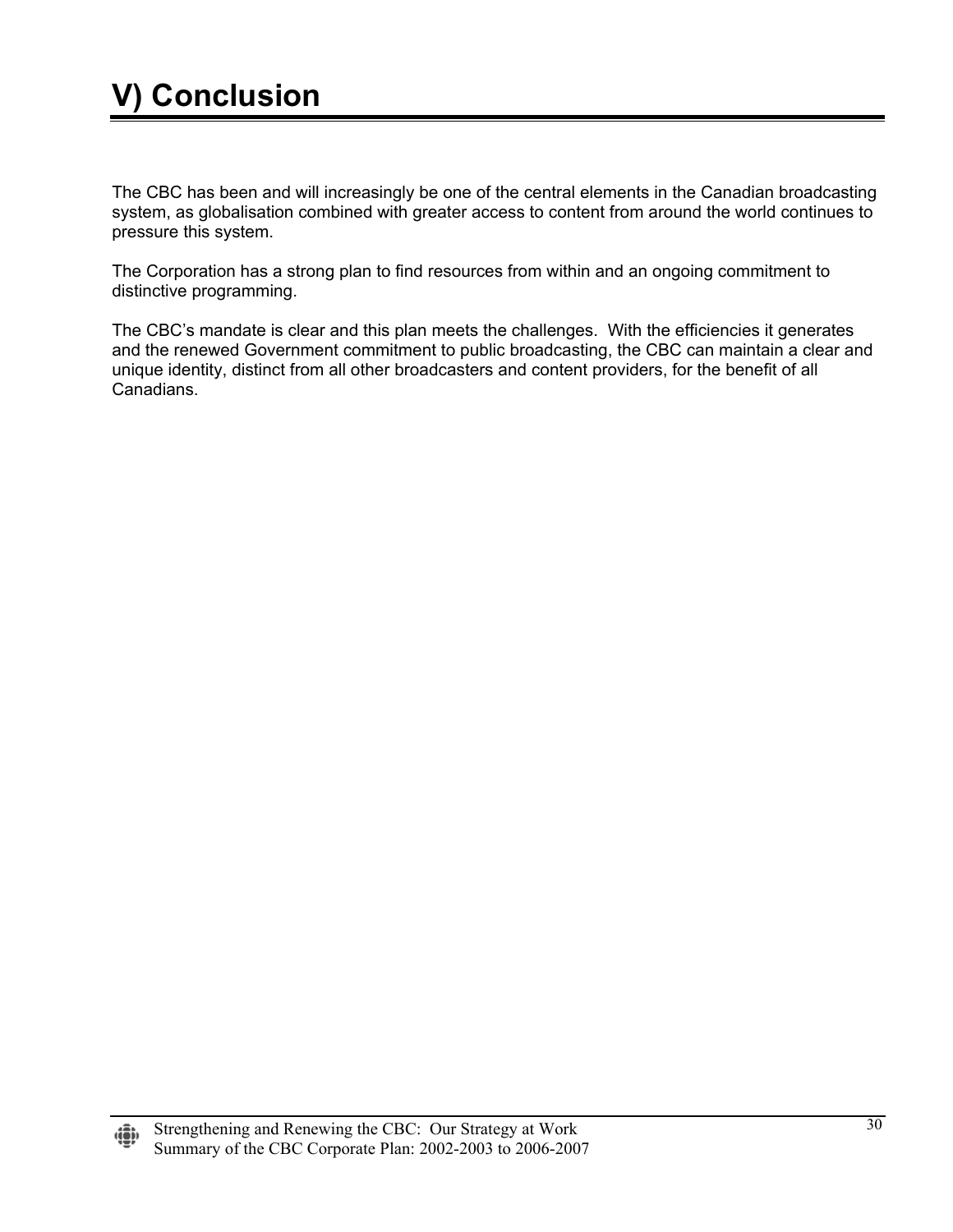# **Appendix**

## **Financial Overview**

- ♦ Operating Overview
- ◆ Borrowing Plan
- ♦ Working Capital
- ♦ Capital

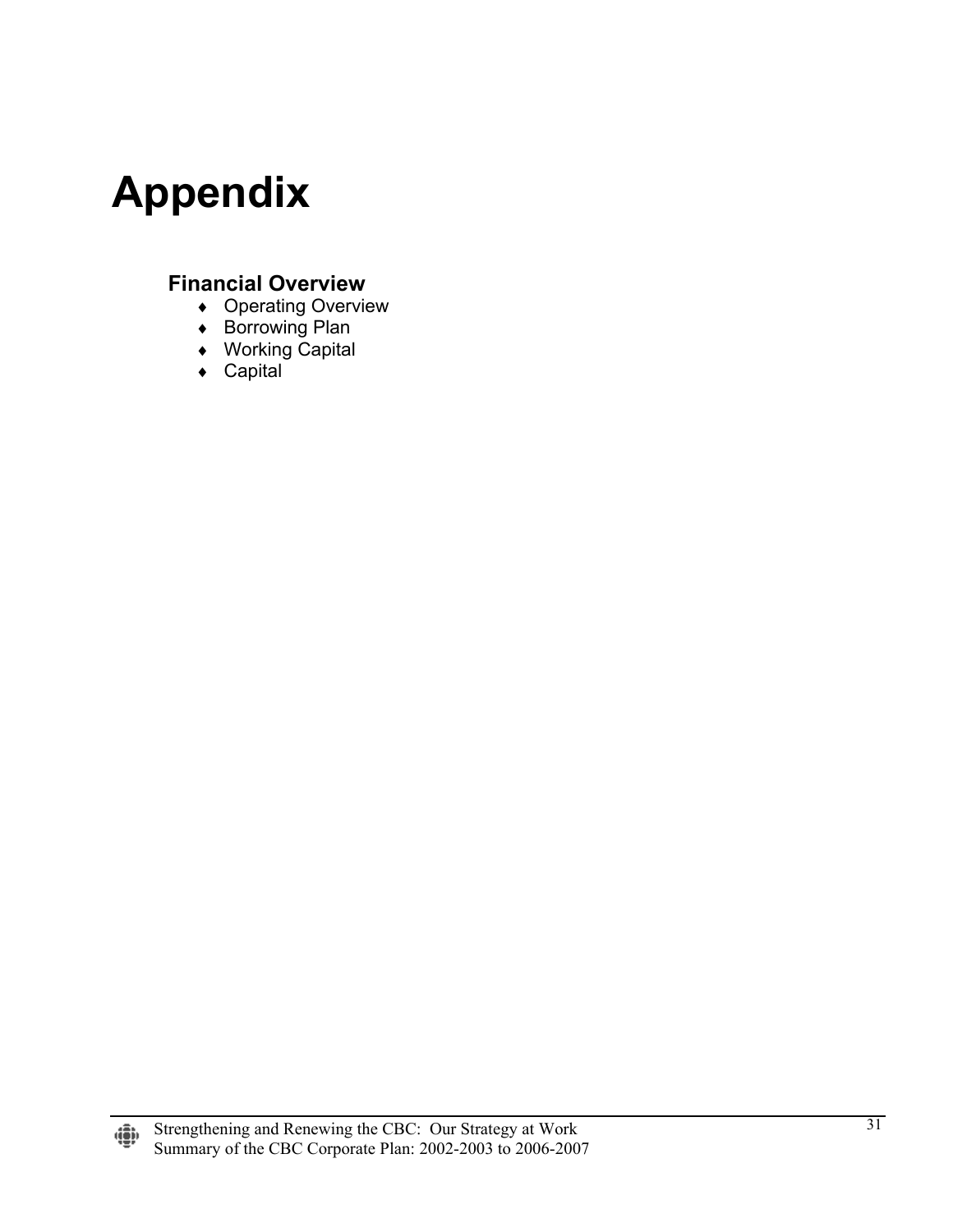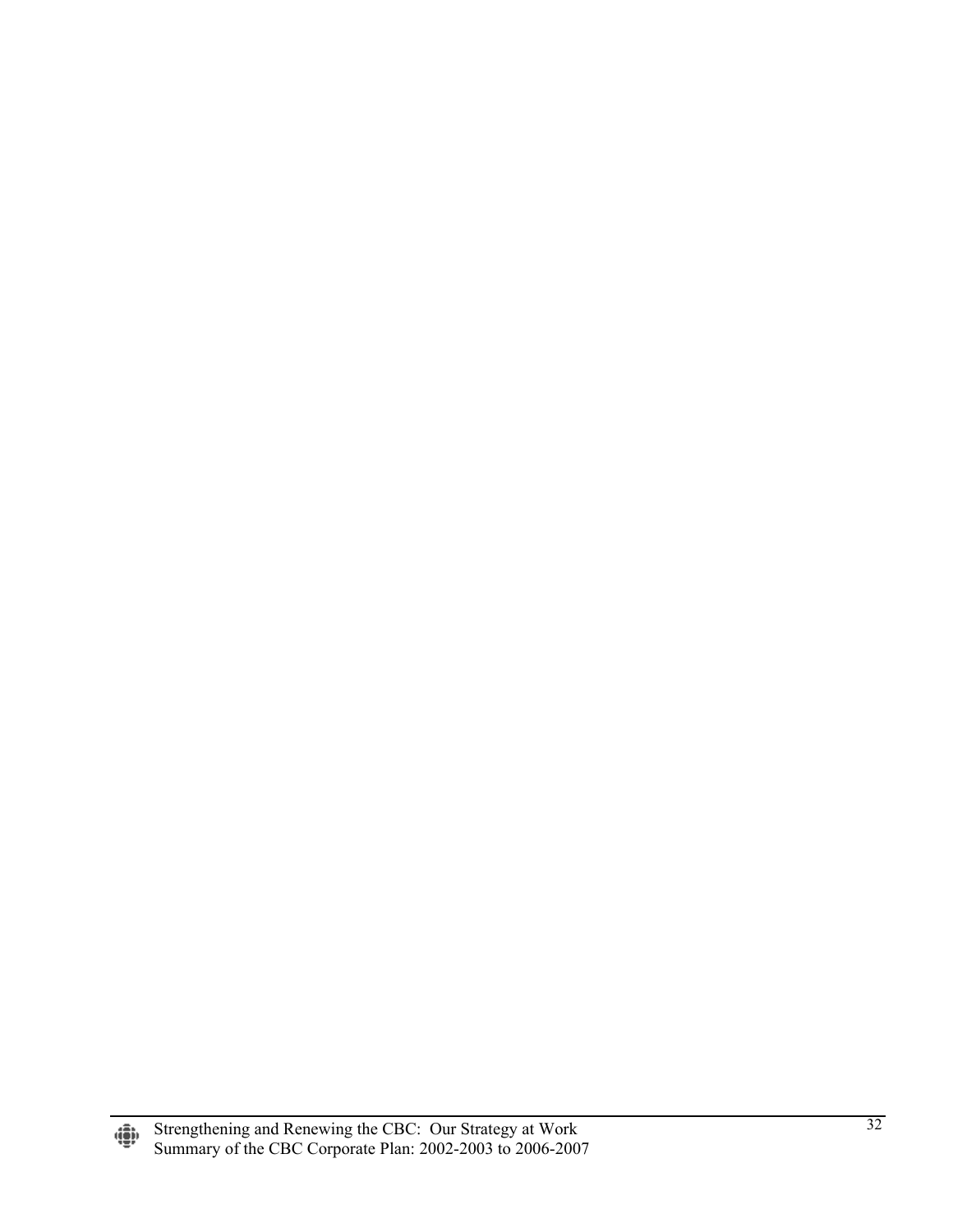## **Financial Operating Overview**

|                                                                                              | (S000'S)  |         |           |            |                        |                          |           |
|----------------------------------------------------------------------------------------------|-----------|---------|-----------|------------|------------------------|--------------------------|-----------|
|                                                                                              | 2001/2002 |         | 2002/2003 | 2003/2004  | 2004/2005              | $2005/2006$ <sup>3</sup> | 2006/2007 |
| <b>SOURCES OF INCOME</b>                                                                     |           |         |           |            |                        |                          |           |
| <b>Operating Appropriation</b>                                                               | 778,621   | $4 - 5$ | 876,410   | 891,734 45 | $851,311$ <sup>6</sup> | $851,311$ <sup>6</sup>   | 851,311   |
| <b>Operating Appropriation</b>                                                               |           |         |           |            |                        |                          |           |
| (programming initiatives)                                                                    | 60,000    |         | 60,000    |            |                        |                          |           |
| Advertising and program sales                                                                | 354,424   |         | 300,556   | 301,661    | 358,688                | 372,522                  | 314,558   |
| <b>Business Development (Real Estate)</b>                                                    | 9,766     |         | 11,029    | 12,157     | 14,332                 | 14,475                   | 14,620    |
| Transmission and Distribution                                                                | 4,420     |         | 4,464     | 4,509      | 4,554                  | 4,599                    | 4,645     |
| Galaxie                                                                                      | 10,102    |         | 11,116    | 13,397     | 14,954                 | 16,682                   | 18,643    |
| Other revenues $(1)$                                                                         | 181,340   |         | 155,413   | 155,726    | 156,972                | 158,228                  | 159,494   |
| Decline in advertising revenues                                                              | (14, 500) |         | (27,500)  | (27,500)   | (27,500)               | (27,500)                 | (27,500)  |
| <b>TOTAL SOURCES OF INCOME</b>                                                               | 1,384,173 |         | 1,391,488 | 1,351,684  | 1,373,311              | 1,390,317                | 1,335,771 |
| <b>REQUIREMENTS</b>                                                                          |           |         |           |            |                        |                          |           |
| <b>Operating expenditures:</b>                                                               |           |         |           |            |                        |                          |           |
| Television and radio services <sup><math>(2)</math></sup><br>Special funding for programming | 1,188,823 |         | 1,222,909 | 1,241,763  | 1,262,036              | 1,277,673                | 1,221,745 |
| initiative                                                                                   | 60,000    |         | 60,000    |            |                        |                          |           |
| Transmission, distribution and                                                               |           |         |           |            |                        |                          |           |
| collection                                                                                   | 74,994    |         | 75,138    | 75,889     | 76,648                 | 77,414                   | 78,188    |
| Corporate Management                                                                         | 16,047    |         | 16,208    | 16,370     | 16,533                 | 16,699                   | 16,866    |
| Provision for tax/Large                                                                      |           |         |           |            |                        |                          |           |
| Corporation Tax                                                                              | 1,888     |         | 1,888     | 1,888      | 1,888                  | 1,888                    | 1,888     |
| Amortization of capital assets                                                               | 150,787   |         | 152,295   | 153,819    | 155,356                | 156,910                  | 158,479   |
| Deduct: Items not requiring current                                                          |           |         |           |            |                        |                          |           |
| operating funds                                                                              | 108,366   |         | 109,450   | 110,545    | 111,650                | 112,767                  | 113,895   |
| <b>Cost increases</b><br><b>TOTAL OPERATING</b>                                              |           |         | 10,333    | 10,243     | 10,646                 | 11,249                   | 11,852    |
| <b>EXPENDITURES</b>                                                                          | 1,384,173 |         | 1,429,321 | 1,389,427  | 1,411,457              | 1,429,066                | 1,375,123 |
| <b>NET POSITION</b>                                                                          | (0)       |         | (37, 833) | (37,743)   | (38, 146)              | (38, 749)                | (39, 352) |

**(1) Includes Specialty Services (CBC Newsworld and Le Réseau de l'information), Radio-Canada International and other miscellaneous revenues.** 

**(2) Includes expenditures related to CBC's main services, Specialty Services (CBC Newsworld and Le Réseau de l'information) and Radio Canada International.** 

**(3) Includes Olympics revenues and expenditures: Salt Lake in winter 2002, Athens in summer 2004 and Turin in winter 2006.** 

**(4) Reflects all known funding decisions, including decisions from 2002/2003 ARLU. The impacts of any difference between approved funding and related increases will be accommodated within CBC`s current funding level.** 

**(5) Reflects the reprofiling of operating funds approved by Treasury Board.** 

**(6) It is assumed that the salary funding will be equivalent to the increase. Note that these amounts do not include provisions for new unavoidable costs that would qualify under the ARLU process. The impacts of any difference between** 

**approved** 

 **funding and related increases will be accommodated within CBC`s current funding level.**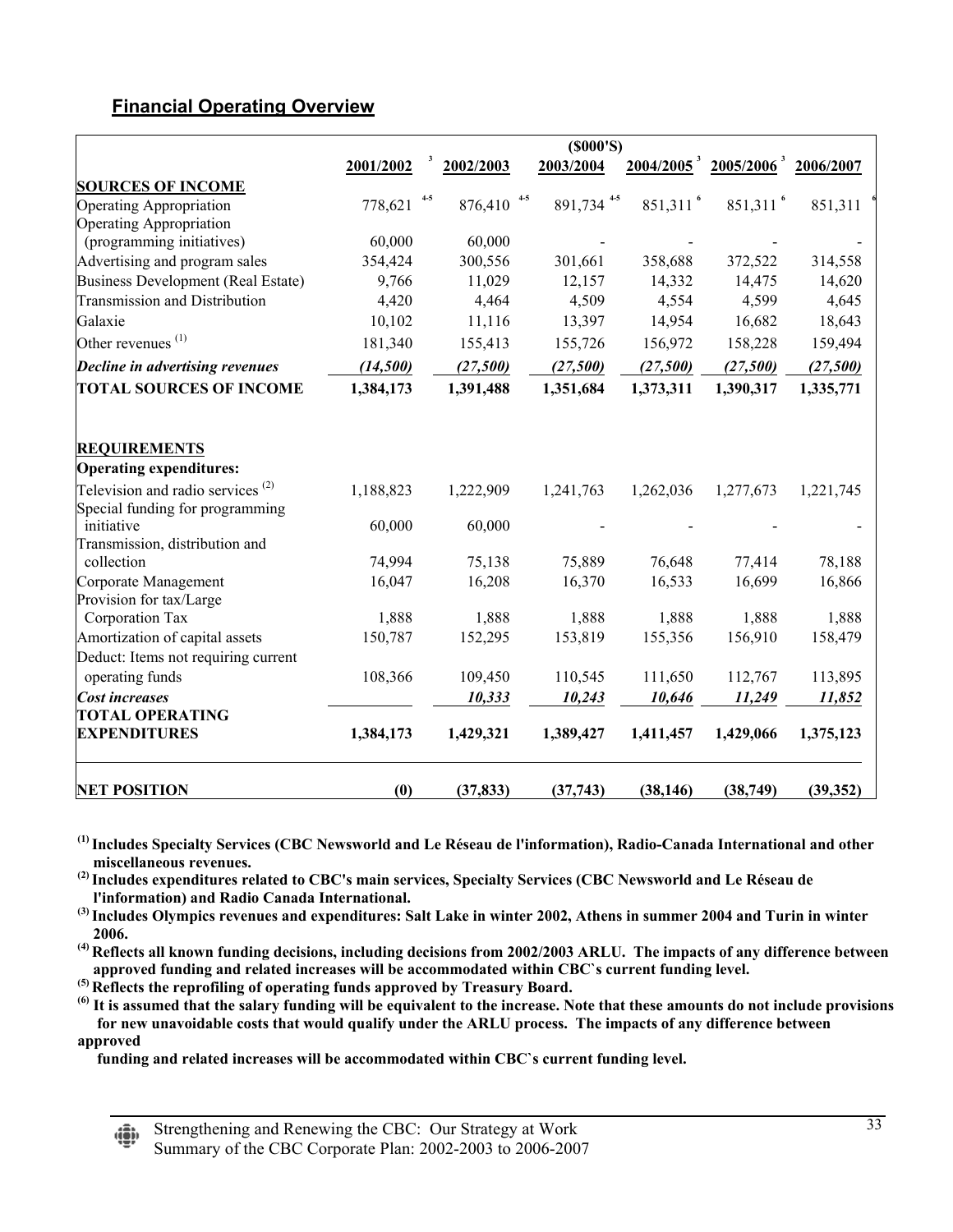## **Borrowing Plan**

Pursuant to the provisions of section 46.1(1) of the *Broadcasting Act*, the CBC seeks the approval of the Minister of Finance to borrow money, not exceeding in the aggregate \$10 million, subject to the following general conditions:

- Proposals that are to be financed through borrowing will be consistent with and enhance the CBC's ability to meet its mandate;
- Borrowing will be for venture investments or for activities related to ongoing operations that demonstrate viability by generating funds sufficient to achieve a positive rate of return;
- The CBC will not borrow money to finance base working capital activities or operating shortfalls.

The Corporation will submit specific borrowing proposals to the Minister of Finance, consistent with the above principles.

## **Working Capital**

Despite considerable challenges in recent years, the Corporation continues to manage within its working capital funding level. As a result, the Corporation is seeking no adjustments to its \$4 million approved working capital reference level in its Corporate Plan submission.

## **Capital**

Over the past three years, the CBC's internal capital process has undergone significant overhaul to ensure that all capital investments support business strategies that are in line with priorities. A more rigorous process of justifying and reviewing capital investment proposals is one of the key elements of the new process. Overall, the revised capital process is more sensitive to ensuring that efficient and effective capital investment solutions are put in place and, where appropriate, common technology is used across the Corporation.

Total capital spending in 2002-2003 is planned to be \$99.8 million. Beyond 2002-2003, capital spending will be approximately \$100 million.

Roughly half of the capital budget over the next three years is planned to be spent on production infrastructure where major initiatives include replacing obsolete analogue equipment with digital standards, modernising Radio production facilities, converting the La Maison de Radio-Canada facility in Montreal to digital standards and centralising the presentation operations in both Television networks.

Approximately one-quarter of the budget is planned to be spent on corporate-wide systems and technology infrastructure. Specific initiatives include investments in an integrated Television system to manage program inventory, telecast schedules, commercial and promotional inventory and sales business. Other system investments include an electronic newsroom, upgrading of desktop radio systems, various PC and server infrastructure and software upgrades. The majority of the remaining budget will be spent on transmitter and tower maintenance, and to improve and extend Radio services in line with CRTC commitments.